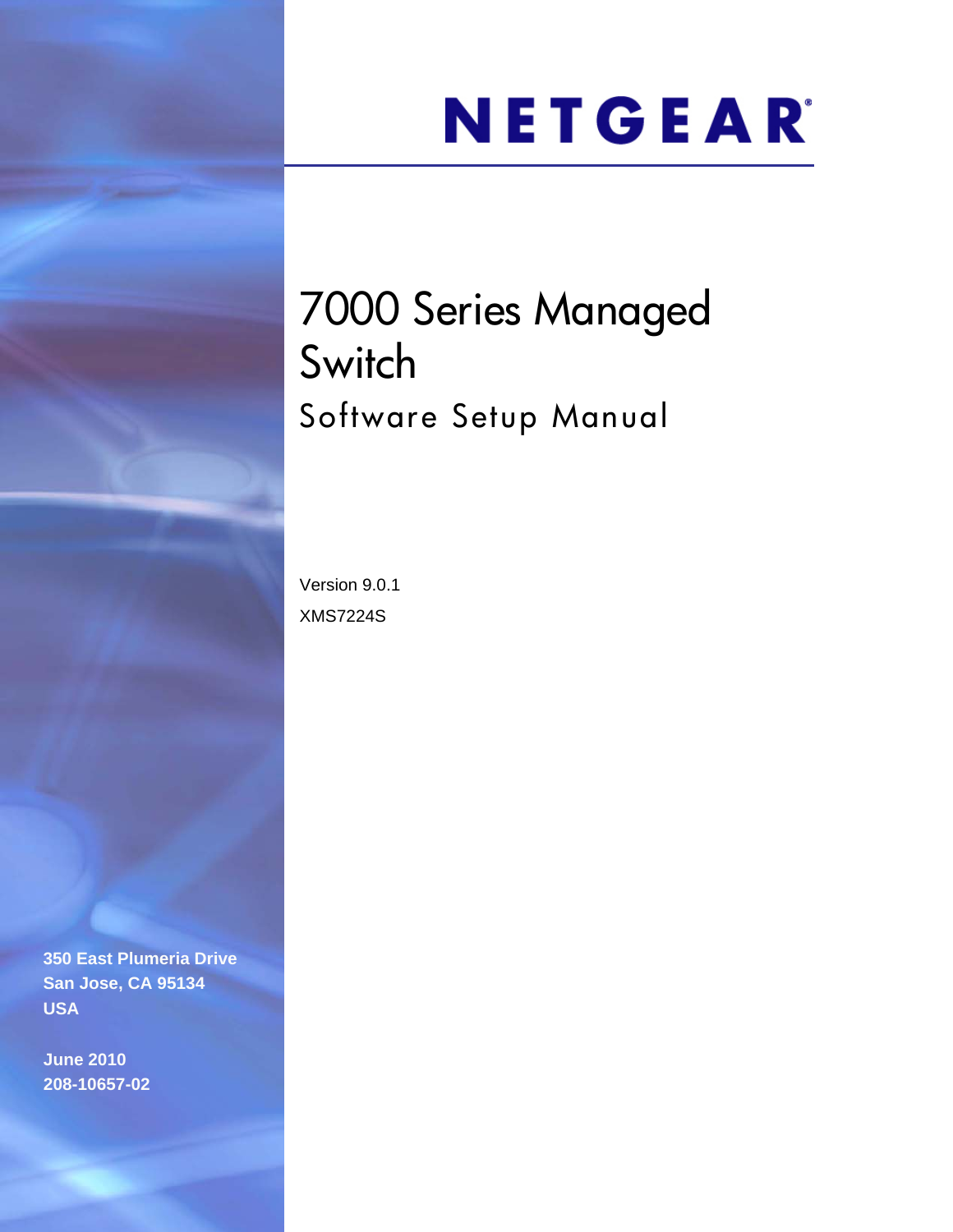© 2011 NETGEAR, Inc. by NETGEAR, Inc. All rights reserved.

No part of this publication may be reproduced, transmitted, transcribed, stored in a retrieval system, or translated into any language in any form or by any means without the written permission of NETGEAR, Inc.

P/N: 208-10657-02

#### **Technical Support**

When you register your product at *<http://www.netgear.com/register>*, we can provide you with faster expert technical support and timely notices of product and software upgrades.

Email: support@netgear.com

Website: *<http://www.netgear.com>*

Phone: 1-888-NETGEAR, for US & Canada only. For other countries, see your Support information card.

#### **Trademarks**

NETGEAR, the NETGEAR logo, ProSafe, Smart Wizard, and Auto Uplink are trademarks or registered trademarks of NETGEAR, Inc. Microsoft, Windows, Windows NT, and Vista are registered trademarks of Microsoft Corporation. Other brand and product names are registered trademarks or trademarks of their respective holders.

#### **Statement of Conditions**

To improve internal design, operational function, and/or reliability, NETGEAR reserves the right to make changes to the products described in this document without notice. NETGEAR does not assume any liability that may occur due to the use or application of the product(s) or circuit layout(s) described herein.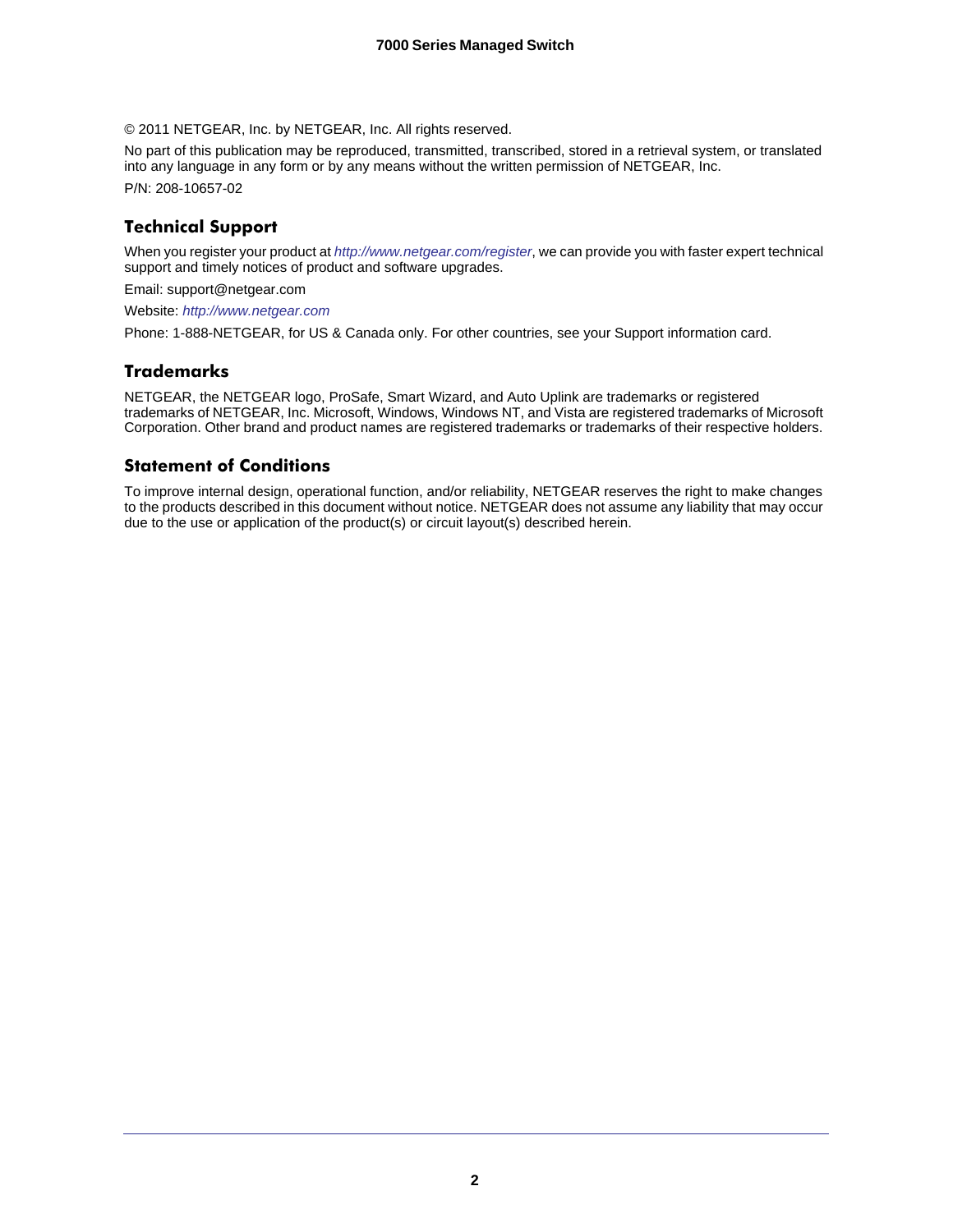# **Contents**

#### **Chapter 1 [Getting Started](#page-4-0)**

| Configuring the Switch for In-Band Connectivity 5     |
|-------------------------------------------------------|
| Configuring the Switch for Out-of-Band Connectivity 7 |
|                                                       |
|                                                       |
| Initial Configuration with the Easy Setup Wizard 9    |
|                                                       |
|                                                       |
|                                                       |
|                                                       |
|                                                       |
|                                                       |
| Assigning a Switch Name and Location Information 14   |
|                                                       |
|                                                       |
|                                                       |
|                                                       |
|                                                       |

#### **Chapter 2 [Auto Install Configuration](#page-19-0)**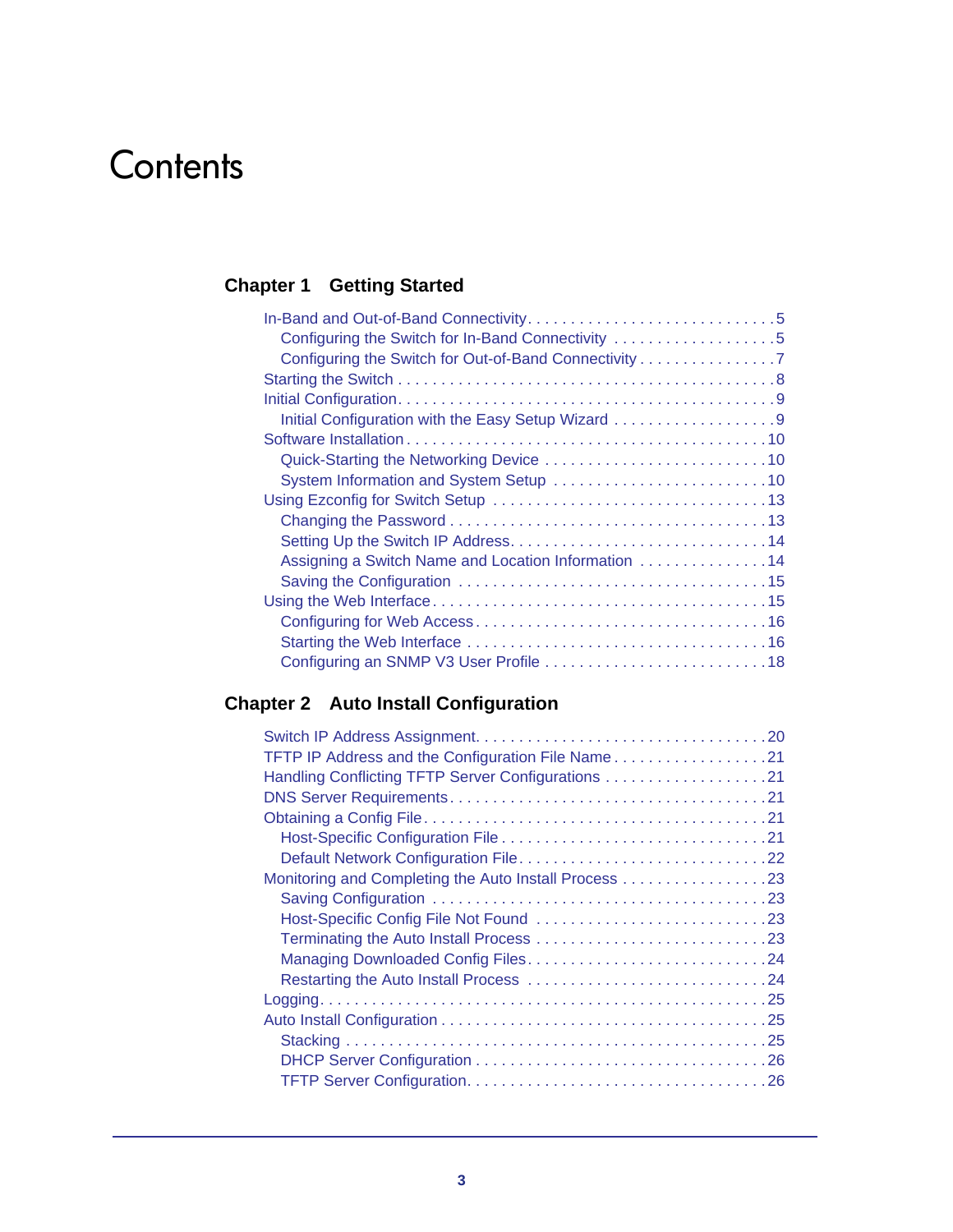#### **Chapter 3 [Software License Activation](#page-27-0)**

| Activating a License Key for a Switch 32 |  |
|------------------------------------------|--|

#### **[Index](#page-35-0)**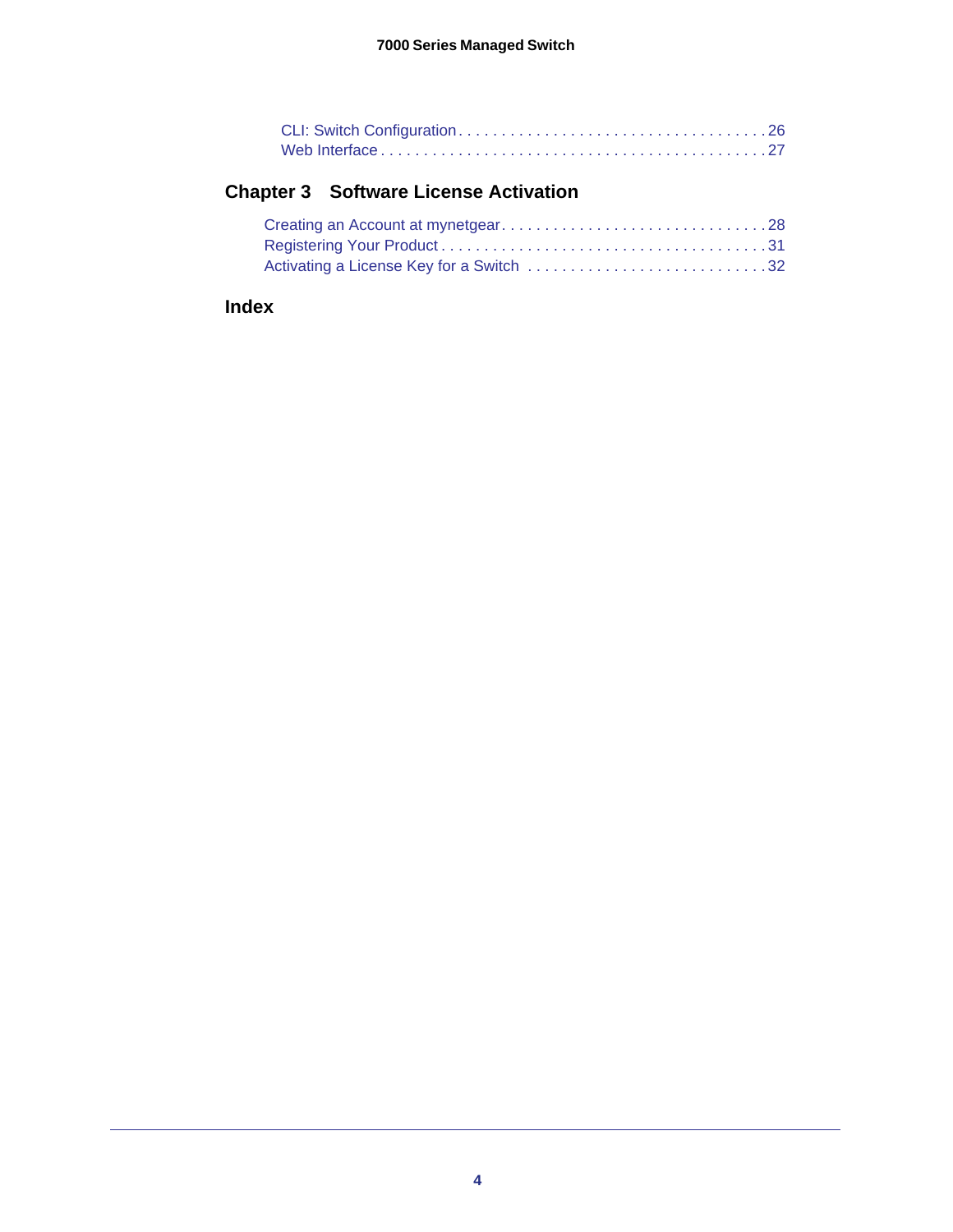# <span id="page-4-0"></span>**Getting Started**

This manual includes software configuration tasks that are most commonly used when new switches are installed. To configure the switch software, connect a terminal to the switch.

> **Note:** Some products have Release Notes that detail the platform specific functionality of the switching, routing, SNMP, config, management, and other features. It is a good idea to read the Release Notes before setting up the switch.

A number of other publications are available for your switch, including the following:

- The *NETGEAR Quick Installation Guide* for your switch
- The *Hardware Installation Guide* for your switch
- *NETGEAR ProSafe 7000 Managed Switch Software Administration Manual*
- *NETGEAR CLI Reference for the Prosafe 7X00 Series Managed Switch*. Refer to this document for information about the command structure. The *Command Line Reference* provides information about the CLI commands used to configure the switch and the stack. The document provides CLI descriptions, syntax, and default values.

<span id="page-4-3"></span>These documents can be found at *<http://www.NETGEAR.com>*.

#### <span id="page-4-1"></span>In-Band and Out-of-Band Connectivity

Ask the system administrator to determine whether you will configure the switch for in-band or out-of-band connectivity.

#### <span id="page-4-2"></span>Configuring the Switch for In-Band Connectivity

In-band connectivity allows you to access the switch from a remote workstation using the Ethernet network. To use in-band connectivity, you must configure the switch with IP information (IP address, subnet mask, and default gateway).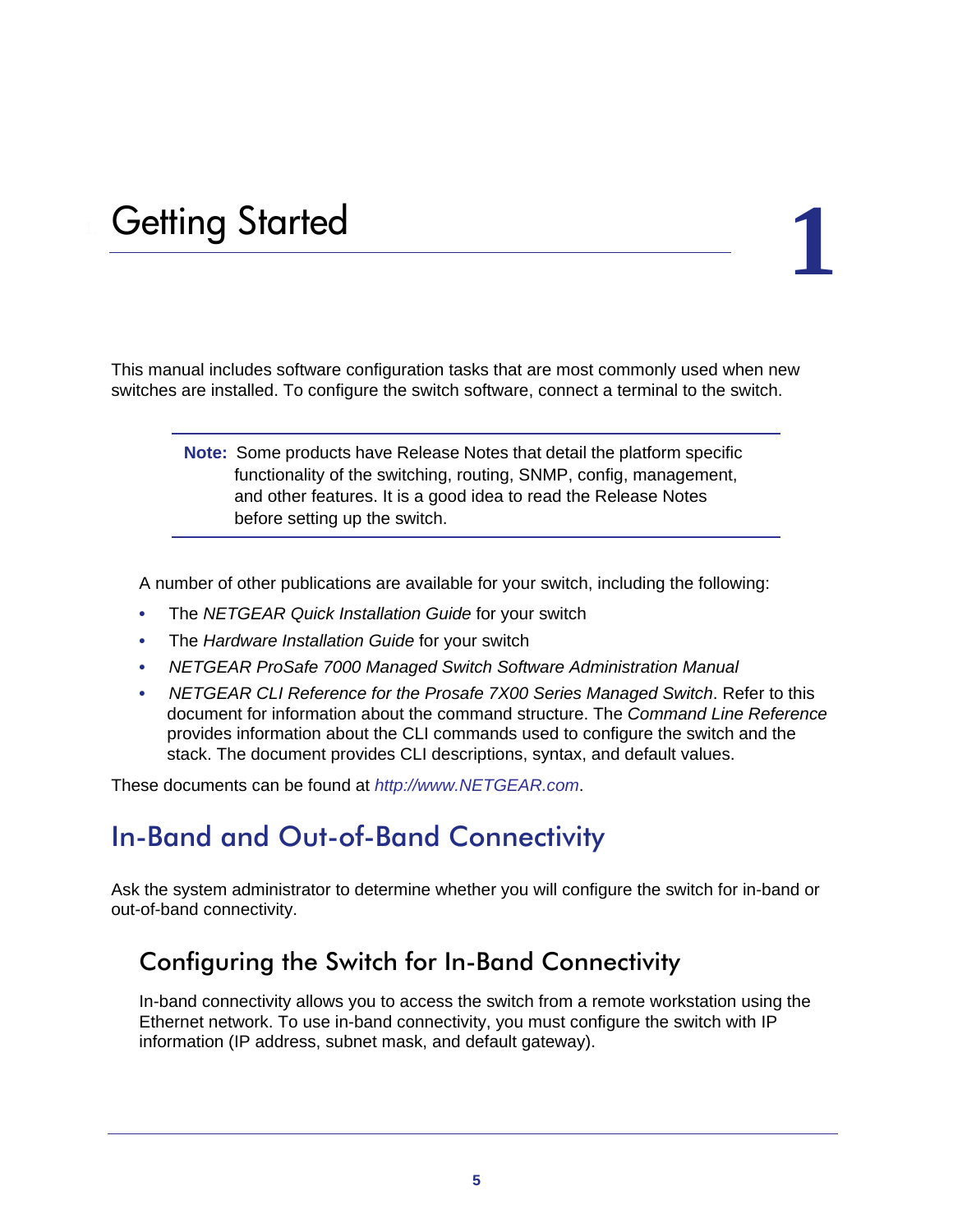Configure for in-band connectivity using one of the following methods:

- <span id="page-5-2"></span><span id="page-5-1"></span>**•** BootP or DHCP
- <span id="page-5-3"></span>**•** EIA-232 port

*Using BootP or DHCP* You can assign IP information initially over the network or over the Ethernet service port through BootP or DHCP. Check with your system administrator to determine whether BootP or DHCP is enabled.

You need to configure the BootP or DHCP server with information about the switch—obtain this information through the serial port connection using the show network command. Set up the server with the following values:

- **IP Address**: Unique IP address for the switch. Each IP parameter is made up of four decimal numbers, ranging from 0 to 255. If there is no DHCP server available to assign an IP address to the switch through DHCP, the default IP address for the switch is 169.254.100.100.
- **Subnet:** Subnet mask for the LAN.
- **gateway**: IP address of the default router, if the switch is a node outside the IP range of the LAN.
- **MAC Address**: MAC address of the switch.

When you connect the switch to the network for the first time after setting up the BootP or DHCP server, it is configured with the information you supplied (IP address, subnet, and so on). The switch is ready for in-band connectivity over the network.

If you do not use BootP or DHCP, access the switch through the EIA-232 port, and configure the network information as described in the following section.

# <span id="page-5-0"></span>*Using the EIA-232 Port*

You can use a locally or remotely attached terminal to configure in-band management through the EIA-232 port.

- **1.** To use a locally attached terminal, attach one end of a null-modem serial cable to the EIA-232 port of the switch and the other end to the COM port of the terminal or workstation. For remote attachment, attach one end of the serial cable to the EIA-232 port of the switch and the other end to the modem.
- **2.** Set up the terminal for VT100 terminal emulation.
	- **a.** Set the terminal to ON.
	- **b.** Launch the VT100 application.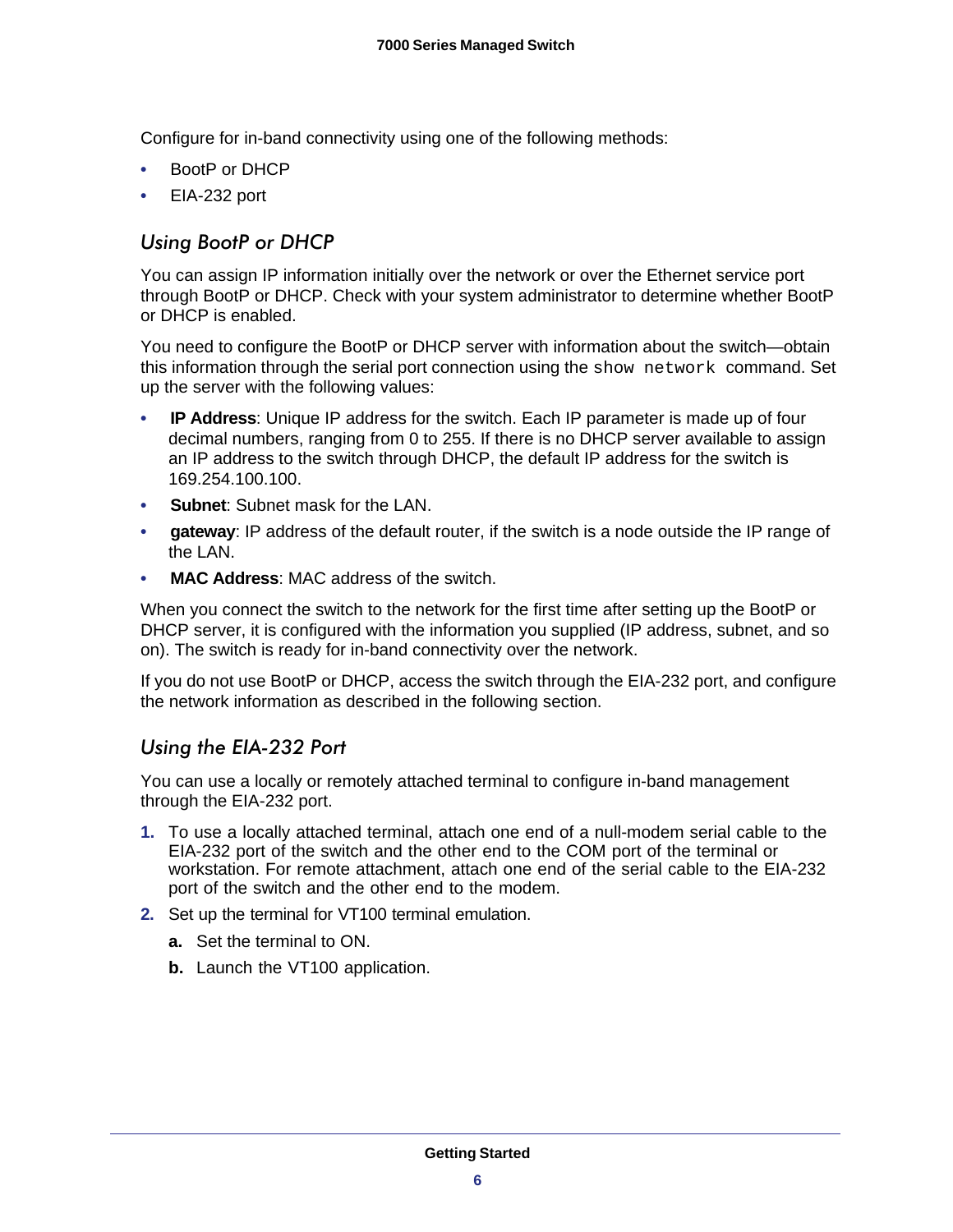- **3.** Configure the COM port as follows:
	- **a.** Set the data rate to 9600 baud.
	- **b.** Set the data format to 8 data bits, 1 stop bit, and no parity.
	- **c.** Set the flow control to none.
	- **d.** Select the correct mode under **Properties**.
	- **e.** Select Terminal keys.

The Log-in User prompt displays when the terminal interface initializes.

**4.** Enter an approved user name and password. The default is **admin** for the user name, and the password is blank.

The switch is installed and loaded with the default configuration.

**5.** Reduce network traffic by turning off the Network Configuration Protocol. Enter the following command:

**configure network protocol none**

**6.** Set the IP address, subnet mask, and gateway address by issuing the following command:

**config network parms ipaddress netmask gateway**

- **IP Address**: Unique IP address for the switch. Each IP parameter is made up of four decimal numbers, ranging from 0 to 255. The default IP address is 169.254.100.100.
- **Subnet**: Subnet mask for the LAN. The default value is 255.255.255.0.
- **Gateway**: Subnet mask for the LAN. The default value is 255.255.255.0.
- **7.** To enable these changes to be retained during a reset of the switch, press **Ctrl** + **z** to return to the main prompt, type **save** at the main menu prompt, and type **y** to confirm the changes.
- **8.** To view the changes and verify in-band information, issue the command: **show network**.
- **9.** The switch is configured for in-band connectivity and ready for Web-based management.

#### <span id="page-6-0"></span>Configuring the Switch for Out-of-Band Connectivity

<span id="page-6-1"></span>To monitor and configure the switch using out-of-band connectivity, use the console port to connect the switch to a terminal desktop system running terminal emulation software. The console port connector is a male DB-9 connector, implemented as a data terminal equipment (DTE) connector.

The following hardware is required to use the console port:

- VT100-compatible terminal, or a desktop, or a portable system with a serial port running VT100 terminal emulation software.
- An RS-232 crossover cable with a female DB-9 connector for the console port and the appropriate connector for the terminal.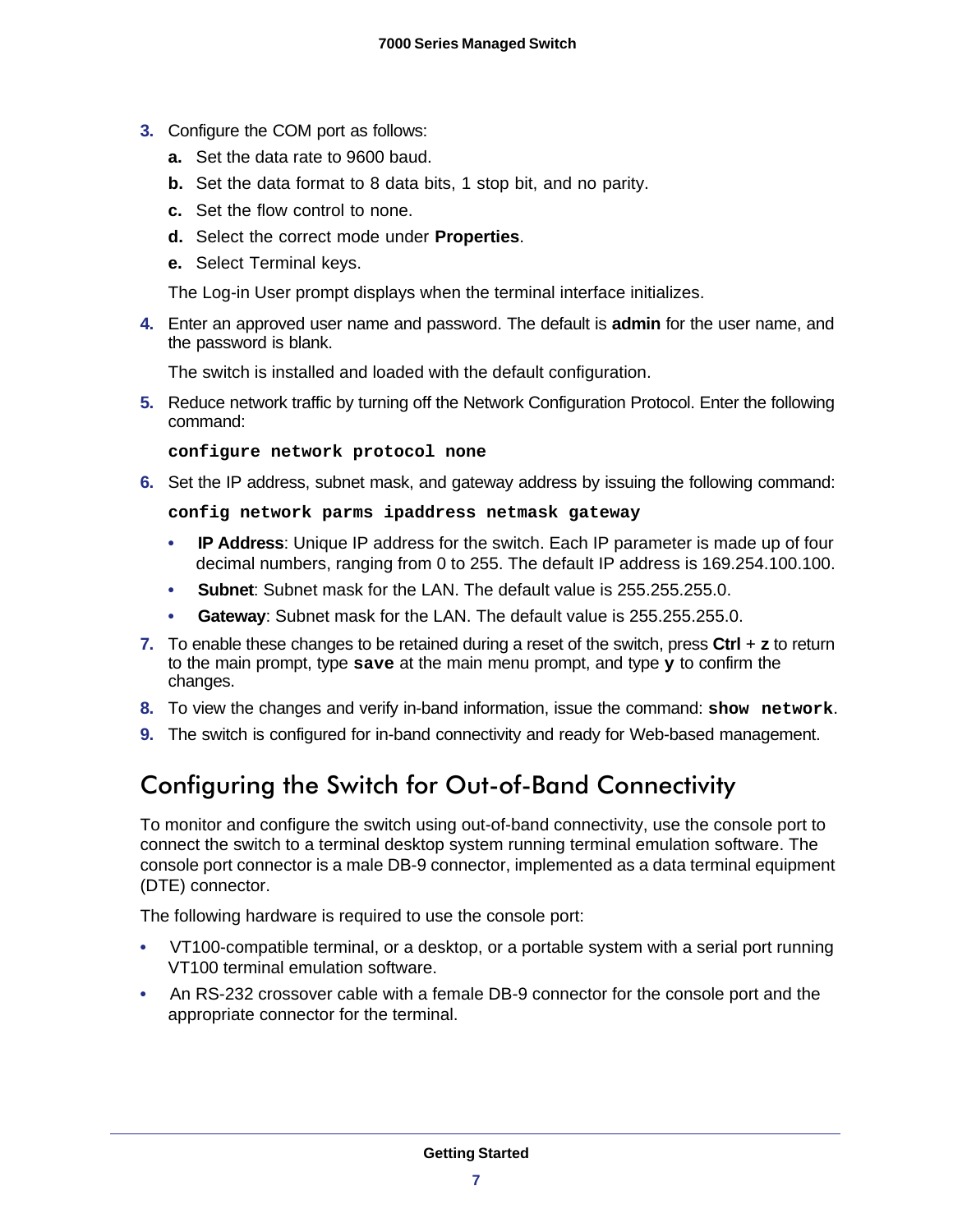#### **To connect a terminal to the switch console port using out-of-band connectivity:**

- **1.** Connect an RS-232 crossover cable to the terminal running VT100 terminal emulation software.
- **2.** Configure the terminal emulation software as follows:
	- **a.** Select the appropriate serial port (serial port 1 or serial port 2) to connect to the console.
	- **b.** Set the data rate to 9600 baud.
	- **c.** Set the data format to 8 data bits, 1 stop bit, and no parity.
	- **d.** Set the flow control to none.
	- **e.** Select the correct mode under **Properties**.
	- **f.** Select Terminal keys.
		- **Note:** When using HyperTerminal with Microsoft Windows 2000, make sure that you have Windows 2000 Service Pack 2 or later installed. With Windows 2000 Service Pack 2, the arrow keys function properly in HyperTerminal's VT100 emulation. Go to *[www.microsoft.com](http://www.microsoft.com)* for more information about Windows 2000 service packs.
- <span id="page-7-1"></span>**3.** Connect the female connector of the RS-232 crossover cable directly to the switch console port, and tighten the captive retaining screws.

# <span id="page-7-0"></span>Starting the Switch

- **1.** Make sure that the switch console port is connected to a VT100 terminal or VT100 terminal emulator through the RS-232 crossover cable.
- **2.** Locate an AC power receptacle.
- **3.** Deactivate the AC power receptacle.
- **4.** Connect the switch to the AC receptacle.
- **5.** Activate the AC power receptacle.

When the power is turned on with the local terminal already connected, the switch goes through a power-on self-test (POST). POST runs every time the switch is initialized and checks hardware components to determine if the switch is fully operational before completely booting. If POST detects a critical problem, the startup procedure stops. If POST passes successfully, a valid executable image is loaded into RAM. POST messages display on the terminal and indicate test success or failure. The boot process runs for approximately 60 seconds.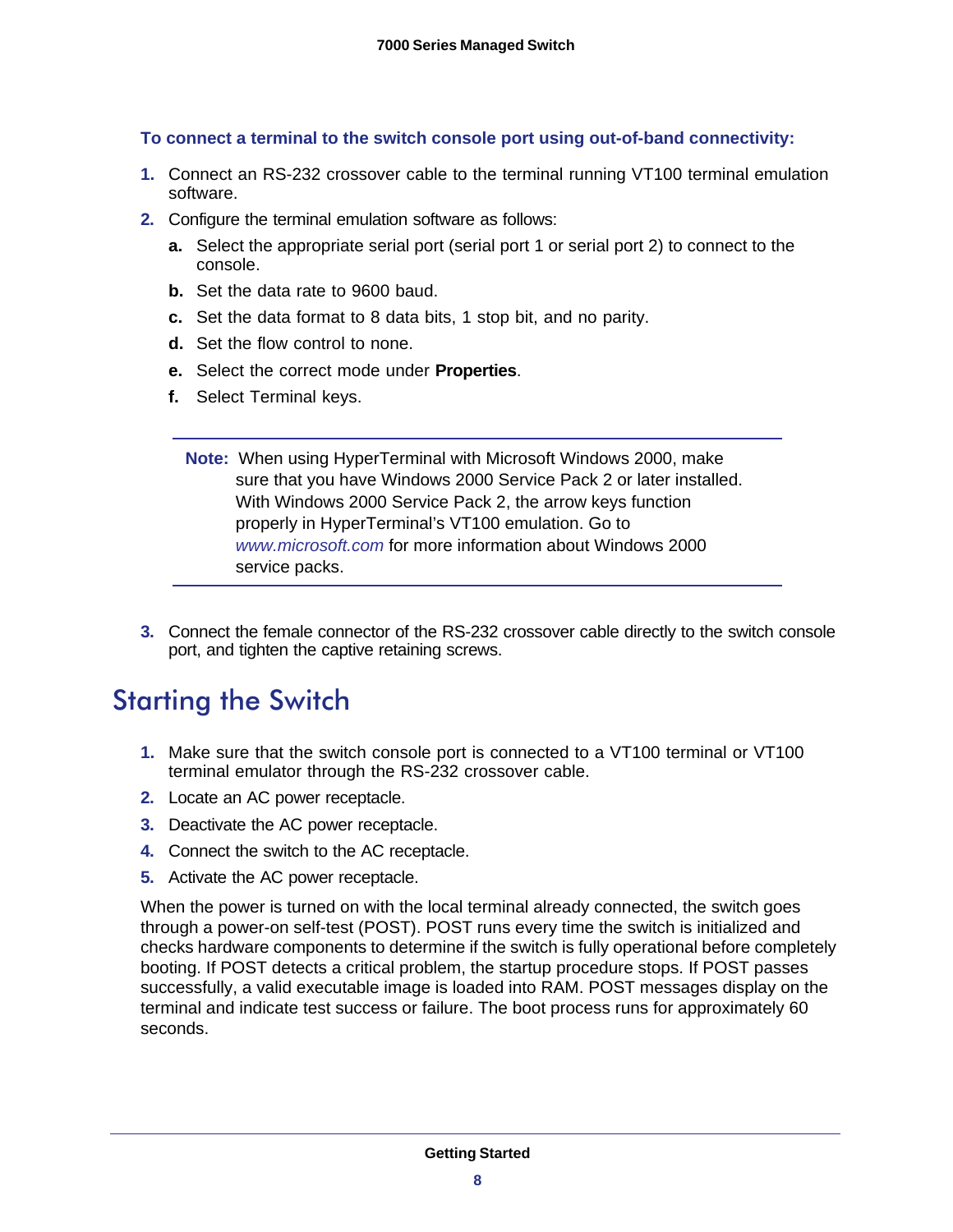# <span id="page-8-0"></span>Initial Configuration

The initial simple configuration procedure is based on the following assumptions:

- The switch was not configured before and is in the same state as when you received it.
- The switch booted successfully.
- The console connection was established and the console prompt displays on the screen of a VT100 terminal or terminal equivalent.

The initial switch configuration is performed through the console port. After the initial configuration, you can manage the switch either from the already-connected console port or remotely through an interface defined during the initial configuration.

The switch is not configured with a default user name and password.

All of the following settings are necessary to allow the remote management of the switch through Telnet (Telnet client) or HTTP (Web browser).

Before setting up the initial configuration of the switch, obtain the following information from your network administrator:

- The IP address to be assigned to the management interface that will manage the switch
- The IP subnet mask for the network
- The IP address of the default gateway

#### <span id="page-8-1"></span>Initial Configuration with the Easy Setup Wizard

You can perform the initial configuration using the Easy Setup Wizard or by using the command line interface (CLI). The Setup Wizard automatically starts when the switch configuration file is empty. You can exit the wizard at any point by pressing **Ctrl** + **z**.

<span id="page-8-2"></span>**NotEor** information bout CLI initiation figurations et hNETGEAR CLI Reference for herosafe *7X00 Series Managed Switch*.

The Setup Wizard sets up the following configuration on the switch:

- Establishes the initial privileged user account with a valid password. The wizard configures one privileged user account during the setup.
- Enables CLI login and HTTP access to use the local authentication setting only.
- Sets up the IP address for the management interface.
- Sets up the SNMP community string to be used by the SNMP manager at a given IP address. You can choose to skip this step if SNMP management is not used for this switch.
- Allows you to specify the management server IP address or permit SNMP access from all IP addresses.
- Configures the default gateway IP address.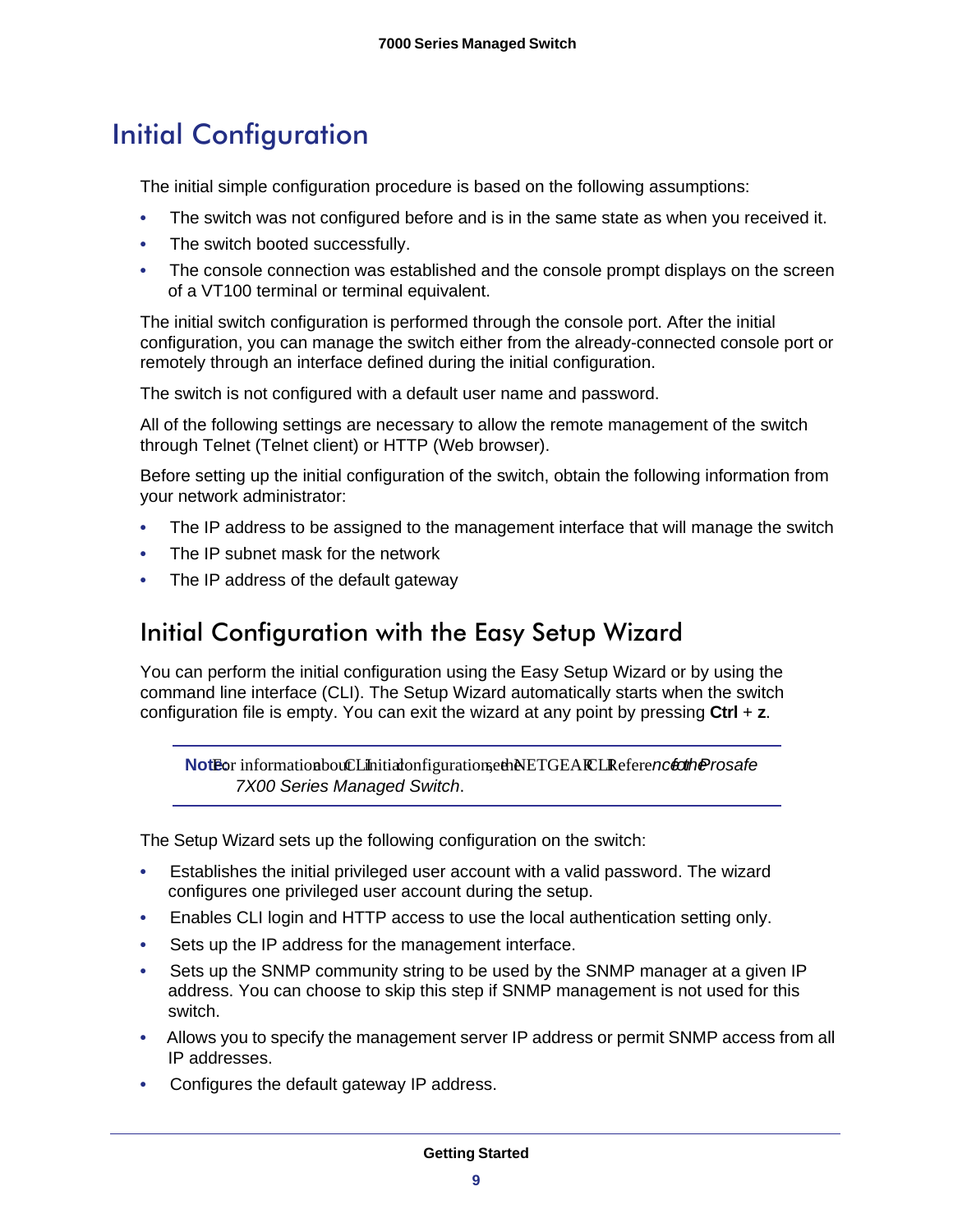# <span id="page-9-3"></span><span id="page-9-0"></span>Software Installation

This section contains procedures to help you become acquainted quickly with the switch software. Before installing switch software, you should verify that the switch operates with the most recent firmware.

### <span id="page-9-1"></span>Quick-Starting the Networking Device

- **1.** Configure the switch for in-band or out-of-band connectivity. In-band connectivity allows access to the software locally or from a remote workstation. You must configure the device with IP information (IP address, subnet mask, and default gateway).
- **2.** Turn the power on.
- **3.** Allow the device to load the software until the login prompt displays. The initial state of the device is called the default mode.
- **4.** When the prompt asks for operator login, perform the following steps:
	- Type **admin** at the login prompt. Since a number of the Quick Start commands require administrator account rights, log in to an administrator account.
	- Do not enter a password because the default mode does not use a password.
	- Check that the CLI User EXEC prompt is displayed.
	- Enter **enable** to switch to the Privileged EXEC mode from User EXEC.
	- Enter **configure** to switch to the Global Config mode from Privileged EXEC.
	- Enter **exit** to return to the previous mode.
	- Enter **?** to show a list of commands that are available in the current mode.

#### <span id="page-9-2"></span>System Information and System Setup

This section describes the commands you use to view system information and to set up the network device. The following table contains the Quick Start commands that allow you to view or configure the following information:

- Software versions
- Physical port data
- User account management
- IP address configuration
- Uploading from a networking device to out-of-band PC (only XMODEM)
- Downloading from an out-of-band PC to networking device (only XMODEM)
- Downloading from a TFTP server
- Restoring factory default settings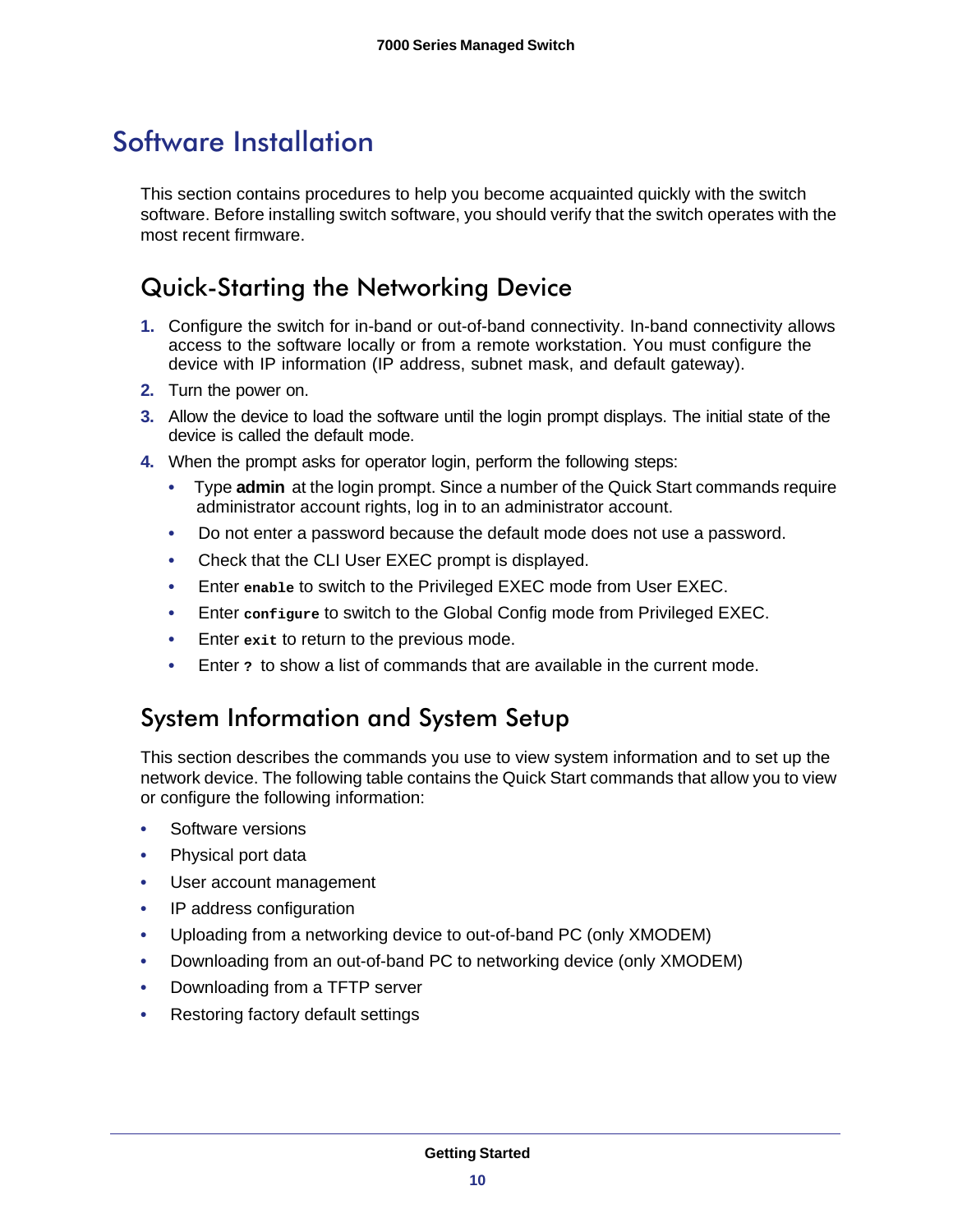If you configure network parameters, you should execute one of the following commands:

copy system:running-config nvram:startup-config

or

save

These commands copy or save the changes to the configuration file in the switch permanent memory. You must be in the correct mode to execute the command. If you do not save the configuration, all changes are lost when a you power down or reset the networking device. In a stacking environment, the running configuration is saved in all units of the stack.

<span id="page-10-0"></span>

| Command                                                           | Mode                                   | <b>Description</b>                                                                                                                                                                                                                                                                                                                                                                                           |
|-------------------------------------------------------------------|----------------------------------------|--------------------------------------------------------------------------------------------------------------------------------------------------------------------------------------------------------------------------------------------------------------------------------------------------------------------------------------------------------------------------------------------------------------|
| show hardware                                                     | Privileged<br><b>EXEC</b>              | Shows hardware version, MAC address, and software version<br>information.                                                                                                                                                                                                                                                                                                                                    |
| show users                                                        | Privileged<br><b>EXEC</b>              | Displays all users who are allowed to access the networking<br>device.<br>• Access mode shows whether you can change parameters on<br>the networking device (Read/Write) or can only view them (Read<br>Only).<br>As a factory default, the admin user has Read/Write access,<br>and the guest user has Read Only access. There can be only<br>one Read/Write user. There can be up to five Read Only users. |
| show loginsession                                                 | User EXEC                              | Displays all of the login session information.                                                                                                                                                                                                                                                                                                                                                               |
| Username <username></username>                                    | Global<br>Config                       | • Set the password or change the password for the user name.<br>You are prompted to enter the user's old password. In the<br>absence of an old password, leave the area blank.<br>The password should not be more than eight characters in<br>length.                                                                                                                                                        |
| copy system: running-config<br>nvram:startup-config<br>or<br>save | Privileged<br><b>EXEC</b>              | Copy or save passwords and all other changes to the device.<br>If you do not save the configuration, all changes are lost when you<br>power down or reset the networking device. In a stacking<br>environment, the running configuration is saved in all units of the<br>stack.                                                                                                                              |
| logout                                                            | User EXEC<br>Privileged<br><b>EXEC</b> | Logs the user out of the networking device.                                                                                                                                                                                                                                                                                                                                                                  |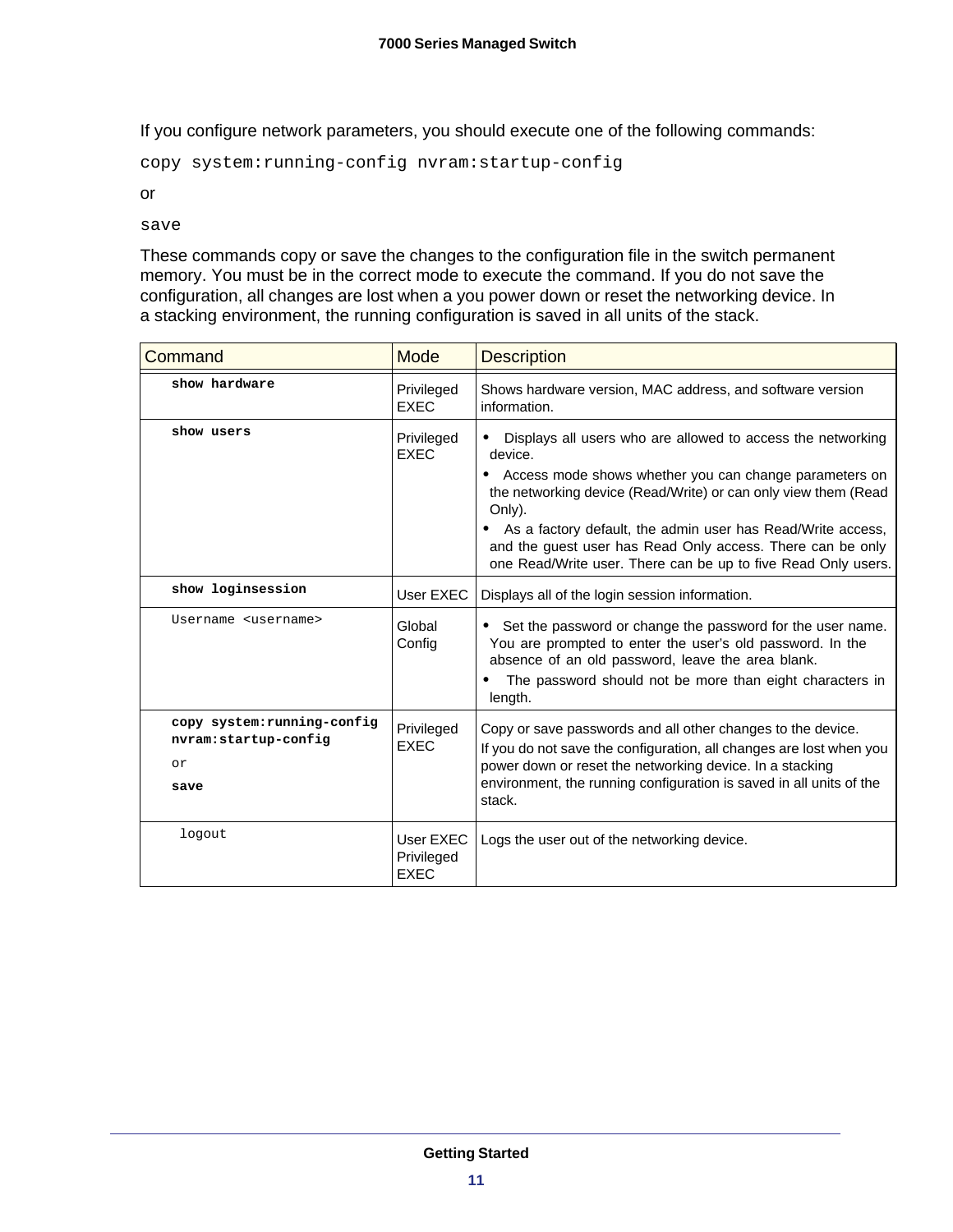| Command                                                           | Mode                      | <b>Description</b>                                                                                                                                                                                                                                                                                                                                                                                                                                                                                                                                                                                                                                                                                                                                                                                                                                                                                                                                                                   |
|-------------------------------------------------------------------|---------------------------|--------------------------------------------------------------------------------------------------------------------------------------------------------------------------------------------------------------------------------------------------------------------------------------------------------------------------------------------------------------------------------------------------------------------------------------------------------------------------------------------------------------------------------------------------------------------------------------------------------------------------------------------------------------------------------------------------------------------------------------------------------------------------------------------------------------------------------------------------------------------------------------------------------------------------------------------------------------------------------------|
| show network                                                      | User EXEC                 | Displays the following network configuration information:<br>IP Address: IP address of the interface (default: 0.0.0.0).<br>Subnet Mask: IP subnet mask for the interface (default:<br>$0.0.0.0$ ).<br>Default Gateway: The default gateway for this interface<br>(default: 0.0.0.0).<br>IPv6 Administrative mode: Indicates whether IPv6 is enabled.<br>IPv6 Prefix: The prefix/prefix length of the IPv6 address.<br>• Burned in MAC Address: The burned in MAC address used for<br>in-band connectivity.<br>Locally Administered MAC Address: Can be configured to<br>allow a locally administered MAC address.<br>• MAC Address Type: Specifies which MAC address should be<br>used for in-band connectivity.<br>Network Configurations Protocol Current: Indicates which<br>network protocol is being used (default: none).<br>• Configured IPv6 Protocol: Indicates which network protocol is<br>being used (default: none) for IPv6.<br>Management VLAN Id:Specifies VLAN ID. |
| network parms <ipaddr><br/><netmask> [gateway]</netmask></ipaddr> | Privileged<br><b>EXEC</b> | Sets the IP address, subnet mask, and gateway of the router. The<br>IP address and the gateway must be on the same subnet. The IP<br>address range is from 0.0.0.0 to 255.255.255.255.                                                                                                                                                                                                                                                                                                                                                                                                                                                                                                                                                                                                                                                                                                                                                                                               |
| copy nvram: startup-config                                        | Privileged<br><b>EXEC</b> | Starts the configuration file upload, displays the mode and type of<br>upload, and confirms that the upload is progressing. The URL<br>must be specified as:<br>xmodem: <filepath>/<filename><br/>For example, if you are using HyperTerminal, you must specify<br/>where the file will be received by the PC.</filename></filepath>                                                                                                                                                                                                                                                                                                                                                                                                                                                                                                                                                                                                                                                 |
| copy nvram:errorlog                                               | Privileged<br><b>EXEC</b> | Starts the error log upload, displays the mode and type of upload,<br>and confirms that the upload is progressing. The URL must be<br>specified as:<br>xmodem: <filepath>/<filename></filename></filepath>                                                                                                                                                                                                                                                                                                                                                                                                                                                                                                                                                                                                                                                                                                                                                                           |
| copy nvram:traplog                                                | Privileged<br><b>EXEC</b> | Starts the trap log upload, displays the mode and type of upload,<br>and confirms that the upload is progressing. The URL must be<br>specified as:<br>xmodem: <filepath>/<filename></filename></filepath>                                                                                                                                                                                                                                                                                                                                                                                                                                                                                                                                                                                                                                                                                                                                                                            |
| copy nvram:startup-config                                         | Privileged<br><b>EXEC</b> | Sets the destination (download) datatype to be an image<br>(system: image) or a configuration file<br>(nvram: startup-config). The URL must be specified<br>as:<br>xmodem: <filepath>/<filename><br/>For example, if you are using Hyper Terminal, you must specify<br/>which file is to be sent to the networking device. The networking<br/>device restarts automatically once the code has been downloaded.</filename></filepath>                                                                                                                                                                                                                                                                                                                                                                                                                                                                                                                                                 |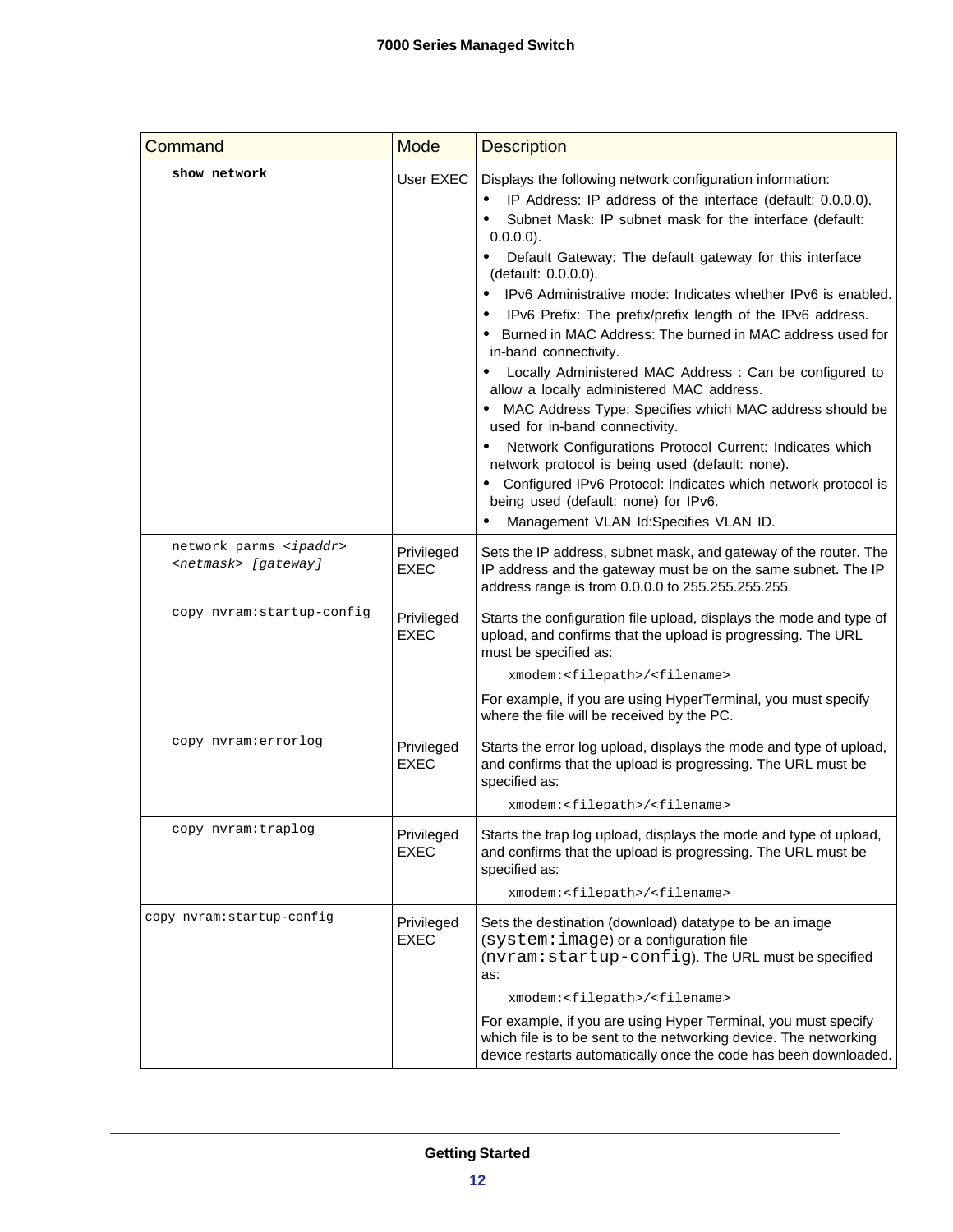# <span id="page-12-2"></span><span id="page-12-0"></span>Using Ezconfig for Switch Setup

Ezconfig is an interactive utility that provides a simplified procedure for setting up the following switch parameters:

- Switch management IP address
- Switch admin user password
- Switch name and location

Ezconfig can be entered either in Global Config mode (#) or in Display mode (>). The utility displays the following text when you enter the **ezconfig** command:

(FSM7352S) >ezconfig NETGEAR EZ Configuration Utility --------------------------------

Hello and Welcome!

This utility will walk you through assigning the IP address for the switch management CPU. It will allow you to save the changes at the end. After the session, simply use the newly assigned IP address to access the Web GUI using any public domain Web browser.

```
Admin password not defined. Do you want to change the password? 
(Y/N/O)
```
<span id="page-12-3"></span>**Note:** At any point in the setup, you can type **Q** to abort the program. At this point, Ezconfig checks to see if there is any change, and prompts you if the changes should be saved.

#### <span id="page-12-1"></span>Changing the Password

As shown in the the following example, you are prompted to change the admin password. For security reasons, you should change the default password by typing  $Y$ . If you have already set the password and do not wish to change it again, type N.

```
Enter new password:********
Confirm new password:********
Password Changed!
The 'enable' password required for switch configuration through the command 
line interface is currently not configured. Do you wish to change it 
(Y/N/Q)? y
Enter new password:********
Confirm new password:********
Password Changed!
```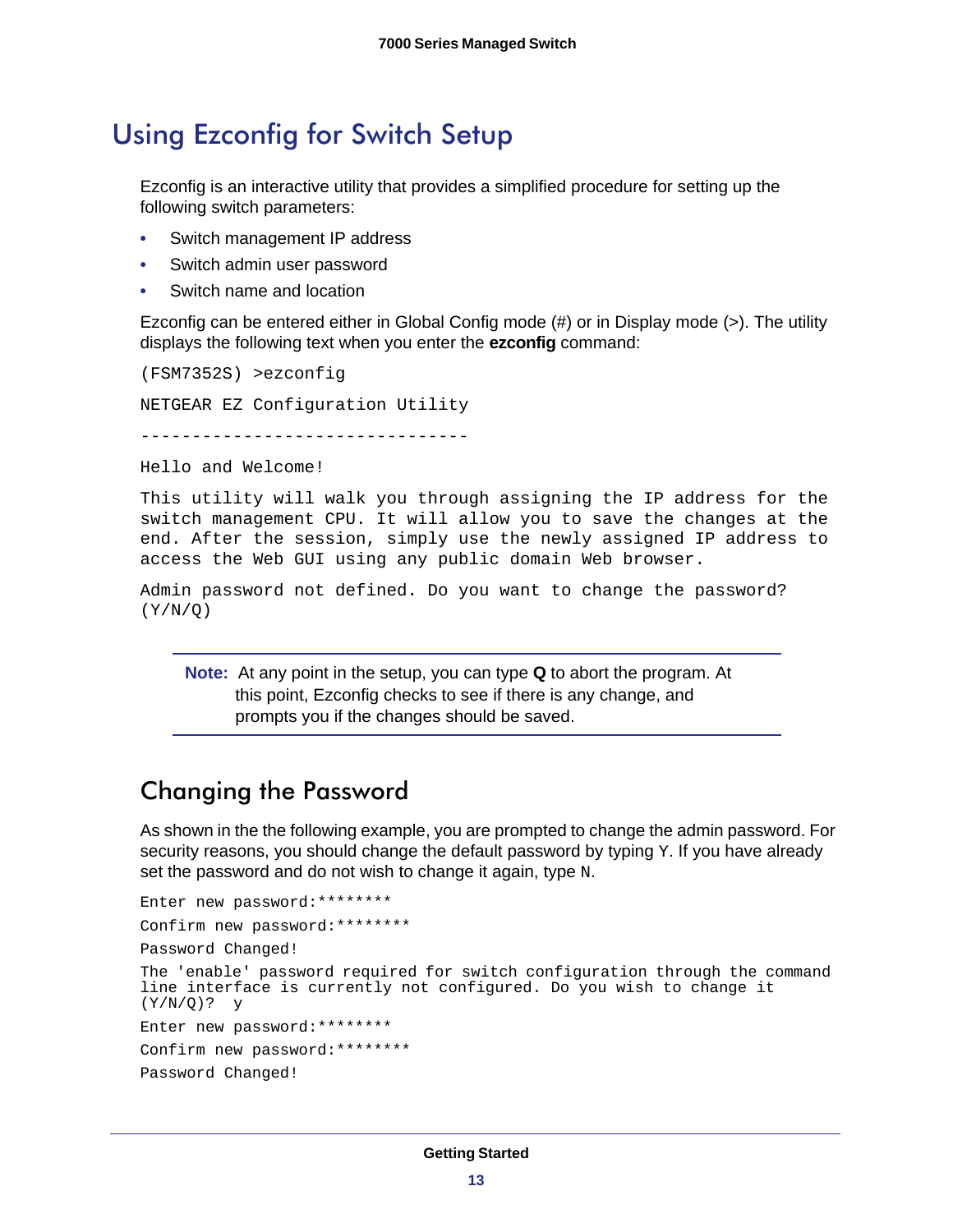#### <span id="page-13-0"></span>Setting Up the Switch IP Address

<span id="page-13-2"></span>After the password for both Admin and Enable mode is changed, you are prompted to set up the IP address of the switch.

Assigning an IP address to your switch management Current IP Address Configuration -------------------------------- IP address: 0.0.0.0 Subnet mask: 0.0.0.0 Would you like to assign an IP address now (Y/N/Q)? y IP Address:

Ezconfig displays the current IP address and subnet mask. By default, the network DHCP server assigns IP addresses automatically according to DHCP protocol. However, you can overwrite the DHCP client mode by assigning a fixed IP address here. Once a fixed IP address is assigned, Ezconfig automatically disables DHCP client mode and assigns the static IP address to the management VLAN.

If an IP address is already assigned, and you do not wish to change the IP address again, simply type **N.**

#### <span id="page-13-3"></span><span id="page-13-1"></span>Assigning a Switch Name and Location Information

Ezconfig proceeds to the next step in the setup:

```
Do you want to assign switch name and location information (Y/N/Q)?
System Name: Alpha1-1
System Location: Bld1
System Contact: James
There are changes detected, do you wish to save the changes 
permanently (Y/N)?
```
**Note:** The **System Name**, **System Location** and **System Contact** fields accept only alphanumeric characters. Characters such as #\$ are not supported. The value cannot be larger than 31 bytes.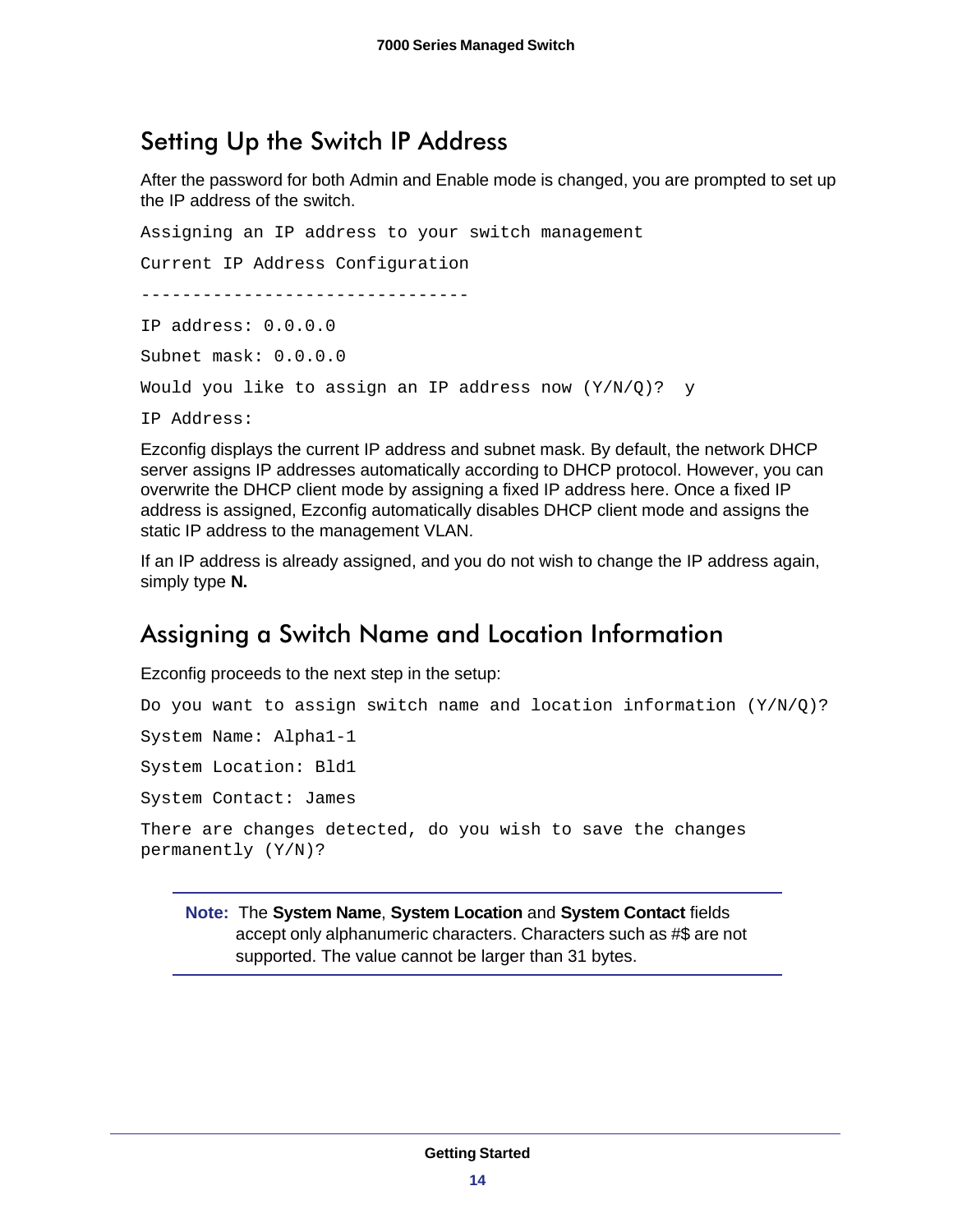#### <span id="page-14-0"></span>Saving the Configuration

<span id="page-14-2"></span>After the name and location values are entered, Ezconfig asks if you would like to have the changes be saved in flash (permanent storage). Enter  *to save the configuration.* 

```
There are changes detected, do you wish to save the changes 
permanently (Y/N)?
y
```
The configuration changes have been saved successfully.

Please enter 'show running-config' to see the final configuration.

Thanks for using EzConfig!

<span id="page-14-3"></span>If the switch loses its power during the session, the setup information is lost if Ezconfig does not have the chance to save the changes before power-down.

# <span id="page-14-1"></span>Using the Web Interface

This section is a brief introduction to the Web interface; for example, it explains how to access the Web-based management screens to configure and manage the system.

**Tip:** Use the Web interface for configuration instead of the CLI. Web configuration is quicker and easier than entering the multiple required CLI commands. There are equivalent functions in the Web interface and the terminal interface—that is, both applications usually employ the same commands to accomplish a task. For example, when you log in, there is a main menu with the same functions available.

You can manage your switch through a Web browser and Internet connection. This is referred to as Web-based management. For you to use Web-based management, the system must be set up for in-band connectivity.

To access the switch, the Web browser must support:

- HTML version 4.0, or later
- HTTP version 1.1, or later
- JavaScriptTM version 1.2, or later

There are several differences between the Web and terminal interfaces. For example, on the Web interface the entire forwarding database can be displayed, while the terminal interface displays only 10 entries starting at specified addresses. To terminate the Web login session, close the Web browser.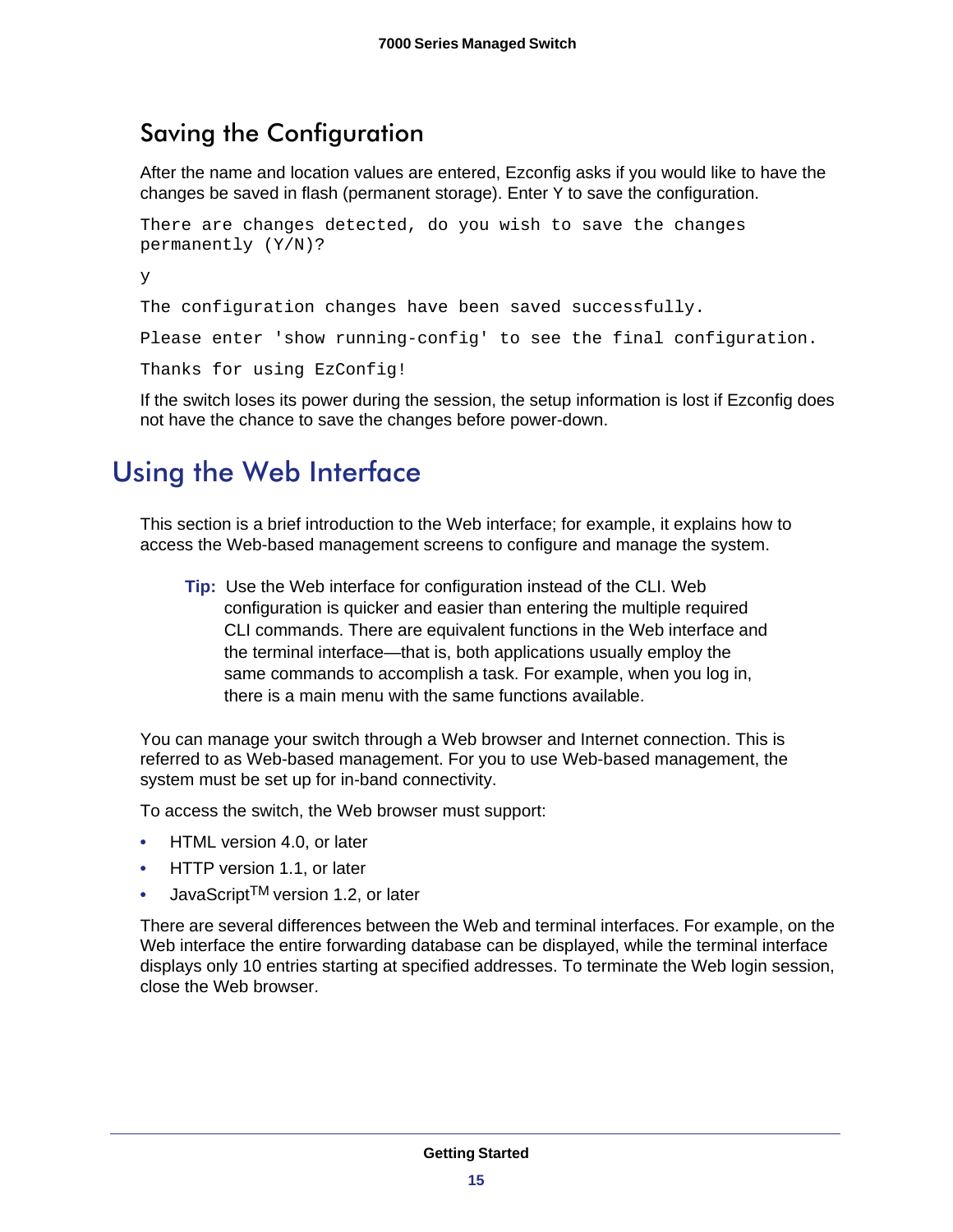# <span id="page-15-0"></span>Configuring for Web Access

To enable Web access to the switch:

- **1.** Configure the switch for in-band connectivity. (See *[Configuring the Switch for In-Band](#page-4-2)  [Connectivity](#page-4-2)* on page 5.)
- **2.** Enable Web mode:
	- **a.** At the CLI prompt, enter the **show network** command.
	- **b.** Set **Web Mode** to Enabled.

#### <span id="page-15-1"></span>Starting the Web Interface

Follow these steps to start the switch Web interface:

- **1.** Enter the IP address of the switch in the Web browser address field.
- **2.** When the Login screen displays, click **Login**.
- **3.** Enter the appropriate user name and password. The user name and associated password are the same as those used for the terminal interface. Click the **Login** button.
- **4.** A menu displays, with selections on the left.
- <span id="page-15-2"></span>**5.** Make a selection by clicking it.

*Web Interface Layout* The Web interface is called the Prosafe Control Center (PCC). When you use the switch's IP address to log in to the switch, the following screen displays:

| <b>NETGEAR</b><br>Connect with Innovation" |                               | <b>GSM7328FS</b><br>24 SFP Port Gigabit Layer 3 Managed<br>Stackable Switch with 4 10-Gigabit Slots |
|--------------------------------------------|-------------------------------|-----------------------------------------------------------------------------------------------------|
| Help<br>Login                              |                               |                                                                                                     |
|                                            |                               |                                                                                                     |
|                                            |                               |                                                                                                     |
|                                            | Login<br>$\circ$              |                                                                                                     |
|                                            | admin<br>Username<br>Password |                                                                                                     |
|                                            | LOGIN                         |                                                                                                     |
|                                            |                               |                                                                                                     |
|                                            |                               |                                                                                                     |
|                                            |                               |                                                                                                     |
|                                            |                               |                                                                                                     |
|                                            |                               |                                                                                                     |
|                                            |                               |                                                                                                     |
|                                            |                               |                                                                                                     |
|                                            |                               |                                                                                                     |
| Copyright @ 1996-2007 Netpear @            |                               |                                                                                                     |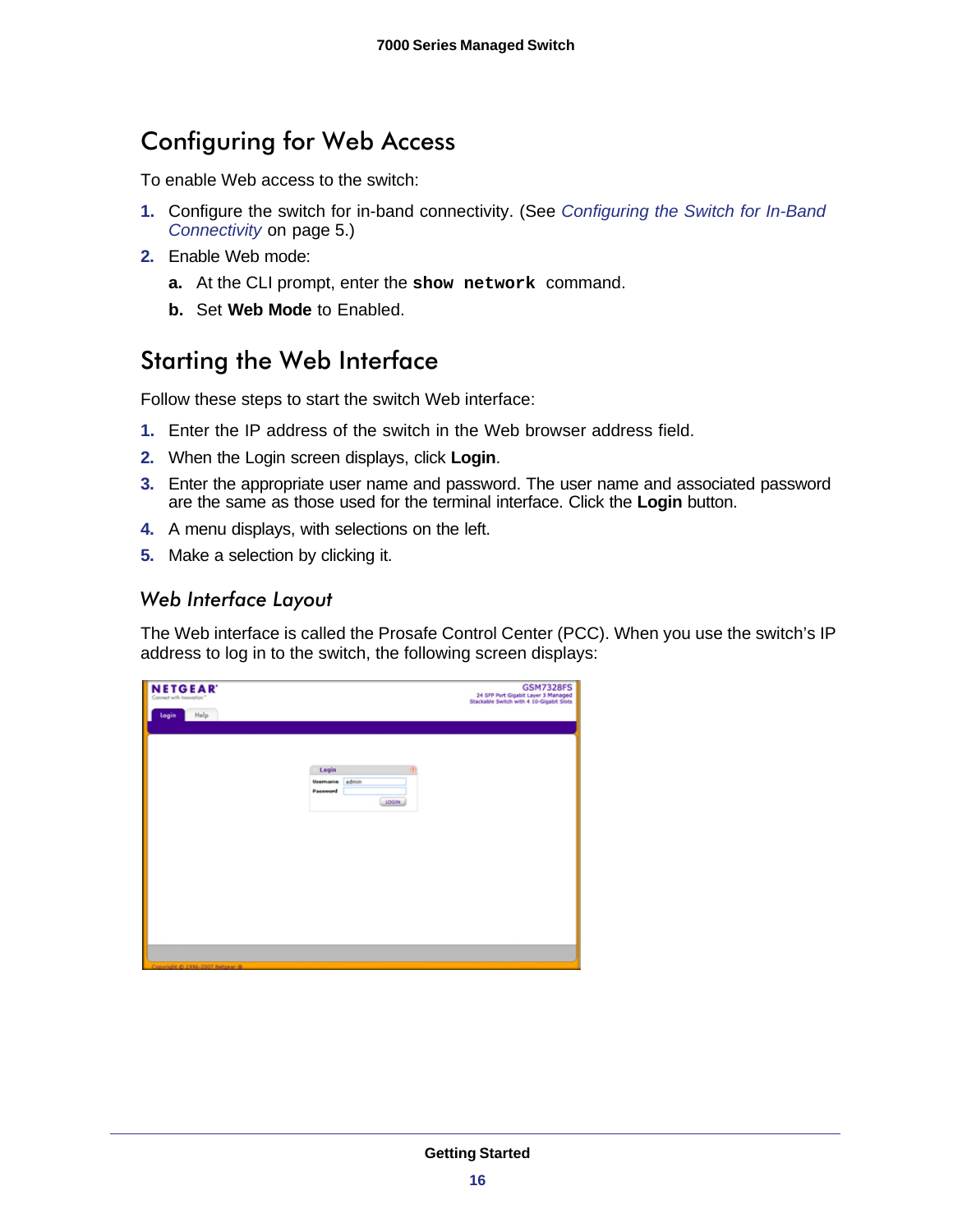The switch can accommodate two types of users: administrative users and guests. An administrative user can configure the switch for network application, but a guest cannot. The guest can only view the settings and status of the network. As shipped from the factory, both users can log in without a password. NETGEAR strongly recommends that the network administrator create a unique password for the administrative user before placing the switch into production.

| <b>NETGEAR</b><br>Connect with Innovation" |                                      |                  |                        |              | 24 SFP Port Gigabit Layer 3 Managed<br>Stackable Switch with 4 10-Gigabit Slots | <b>GSM7328FS</b> |
|--------------------------------------------|--------------------------------------|------------------|------------------------|--------------|---------------------------------------------------------------------------------|------------------|
| System                                     | Switching<br>Routing                 | QoS              | Security<br>Monitoring | Maintenance  | Help<br>Index                                                                   | <b>LOCOUT</b>    |
| VLAN  <br><b>STP</b>                       | Address Table<br>Multicout           | Ports   LAG      |                        |              |                                                                                 |                  |
| <b>vBasic</b>                              | <b>VLAN Configuration</b>            |                  |                        |              |                                                                                 |                  |
| <b>Advanced</b>                            | Reset                                |                  |                        | $\sigma$     |                                                                                 |                  |
|                                            | <b>Reset Configuration</b>           |                  | O                      |              |                                                                                 |                  |
|                                            |                                      |                  |                        |              |                                                                                 |                  |
|                                            | <b>VLAN Configuration</b><br>VLAN ID | <b>VLAN Name</b> | <b>VLAN Type</b>       |              |                                                                                 |                  |
|                                            |                                      |                  |                        | $\mathbf{v}$ |                                                                                 |                  |
|                                            | □<br>1                               | Default          | Default                |              |                                                                                 |                  |
|                                            | ◻<br>200                             | $v$ lan200       | Static                 |              |                                                                                 |                  |
|                                            |                                      |                  |                        |              |                                                                                 |                  |
|                                            |                                      |                  |                        |              |                                                                                 |                  |
|                                            |                                      |                  |                        |              |                                                                                 |                  |
|                                            |                                      |                  |                        |              |                                                                                 |                  |
|                                            |                                      |                  |                        |              |                                                                                 |                  |
|                                            |                                      |                  |                        |              |                                                                                 |                  |
|                                            |                                      |                  |                        |              |                                                                                 |                  |
|                                            |                                      |                  |                        |              | pours of<br>ADD.                                                                | CANCEL APPLY     |

The following screen shows an example of the PCC:

The PCC Web interface has the following four significant features:

**1. Layout**: The navigation pane has two rows of tabs, as shown in the following screen:

| <b>NETGEAR</b><br>Connect with Innovation"            |           | <b>GSM7328FS</b><br>24 SFP Port Gigabit Layer 3 Managed<br>Stackable Switch with 4 10-Gigabit Slots |     |          |            |             |      |       |               |  |  |
|-------------------------------------------------------|-----------|-----------------------------------------------------------------------------------------------------|-----|----------|------------|-------------|------|-------|---------------|--|--|
| System                                                | Switching | Routing                                                                                             | QoS | Security | Monitoring | Maintenance | Help | Index | <b>LOGOUT</b> |  |  |
| Management   Device View   Services   Stacking   SNMP |           |                                                                                                     |     |          |            |             |      |       |               |  |  |

**Table 1. PCC Web Interface Tabs** 

| <b>Tabs</b>        |            | <b>Tab Contents</b>                                                                                                                                 |
|--------------------|------------|-----------------------------------------------------------------------------------------------------------------------------------------------------|
| Main tabs   System |            | Configuration and status information for system features and services such<br>as the timer, DNS server, IP address, and system resource usage.      |
|                    | Switching  | Features that relate to Layer 2 services such as VLANs, link aggregation,<br>spanning tree protocol, port configuration, and the MAC address table. |
|                    | Routing    | Layer 3 services such as VLAN routing, port routing, and protocols such as<br>RIP, OSPF, VRRP, and other protocols.                                 |
|                    | QoS        | Quality of Service features such as DiffServ and CoS queue assignment.                                                                              |
|                    | Security   | Security services such as 802.1x port authentication, traffic control with<br>various forwarding controls, and ACLs.                                |
|                    | Monitoring | Ethernet port statistics, various system logs, and port mirroring.                                                                                  |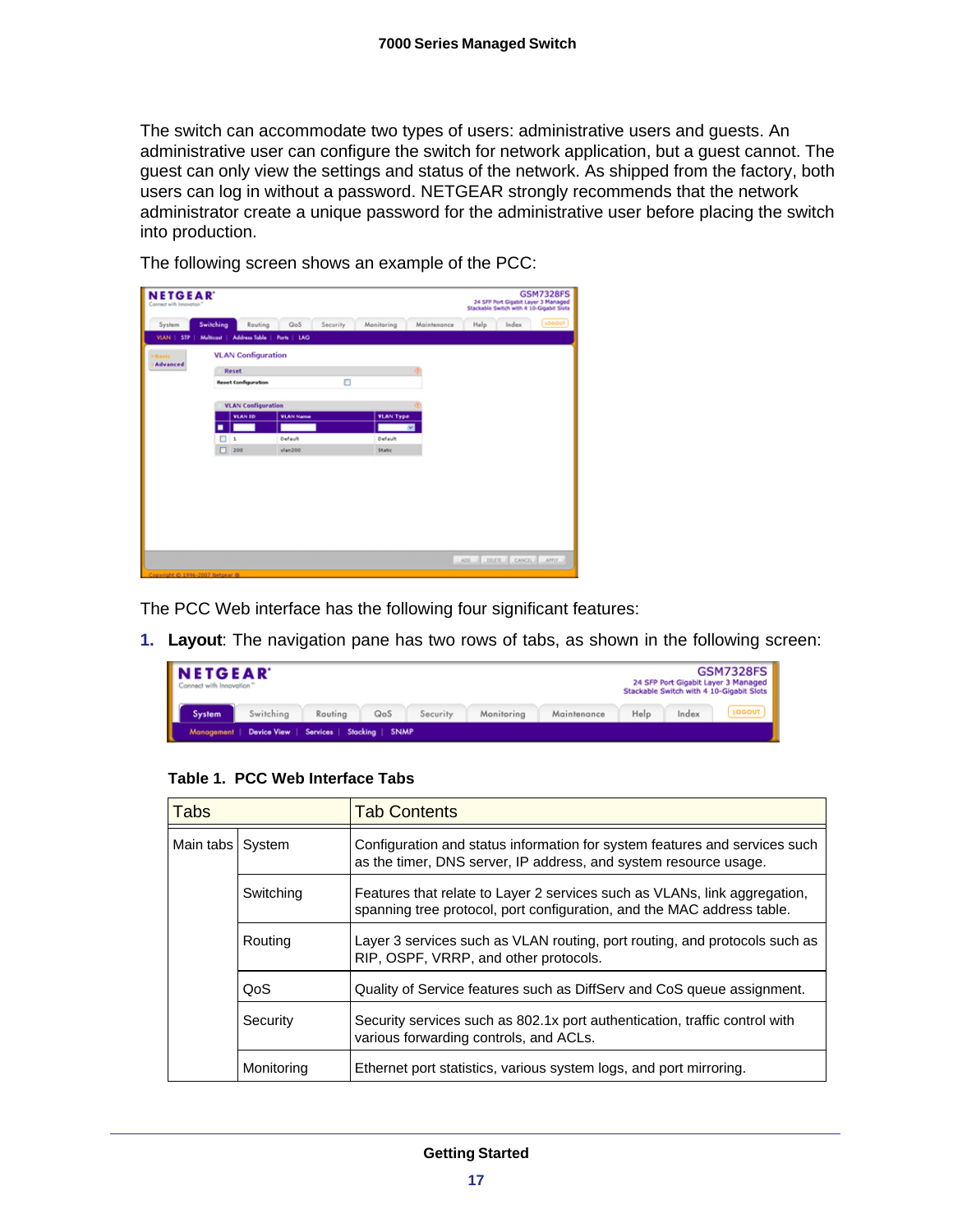| <b>Tabs</b> |                         | <b>Tab Contents</b>                                                                                                                    |  |  |  |  |  |
|-------------|-------------------------|----------------------------------------------------------------------------------------------------------------------------------------|--|--|--|--|--|
|             | Main tabs   Maintenance | Services to perform a firmware upgrade, to save the configuration, and to<br>perform a backup of the configuration.                    |  |  |  |  |  |
|             | Help                    | Access to the NETGEAR product support website and documentation.                                                                       |  |  |  |  |  |
|             | Index                   | The site index that allows direct access to any of the screens under the<br>main tabs and sub tabs.                                    |  |  |  |  |  |
| Sub tabs    |                         | The sub tab content changes depending on the selected main tab. In turn,<br>each sub tab provides further sub categories of functions. |  |  |  |  |  |

**Table 1. PCC Web Interface Tabs (Continued)**

- **2. Unified Web Control Buttons**: Depending on the selected main tab and sub tab, in the lower right corner, buttons enable you to perform various screen-dependent operations:
	- **Add**: Add a new class, group, ACL, or VLAN.
	- **Apply**: Apply all changes that you made to a screen.
	- **Cancel**: Cancel all changes that you made to a screen.
	- **Delete**: Delete an existing list or group that was created by using an Add operation.
	- **Refresh**: Refresh the data on the screen such as log entry, port statistics, and other data.
- **3. Index Screen**: One of the unique features of the PCC is the Index screen. This screen provides links to all available screens on the PCC, allowing you to connect to each screen directly. On the Index screen, you can use your Web browser's search function to locate a particular feature, and then connect directly to the screen that enables you to view or configure that feature. Note that when you access a screen directly from the Index screen, the navigation pane does not adjust as it normally would when you navigate to the screen by using a main tag and sub tab.
- <span id="page-17-2"></span>**4. Saving the Configuration**: When you click the **Apply** button to save the changes, the changes are applied to the switch but not saved in the permanent memory of the switch. When you reboot the switch, the changes are lost.To save the changes in the permanent memory of the switch, use the Save Configuration function that you can reach by selecting the Maintenance tab and then the Save Config tab.

# <span id="page-17-0"></span>Configuring an SNMP V3 User Profile

<span id="page-17-1"></span>Configuring an SNMP V3 user profile is a part of user configuration. Any user can connect to the switch using the SNMPv3 protocol, but for authentication and encryption, additional steps are needed. Use the following steps to configure an SNMP V3 new user profile.

- **1.** Select **System**>**Configuration**>**User Accounts** from the hierarchical tree on the left side of the Web interface.
- **2.** In the **User** field, select **Create** to create a new user.
- **3.** Enter a new user name in the **User Name** field.
- **4.** Enter a new password in the **Password** field and then retype it in the **Confirm Password** field.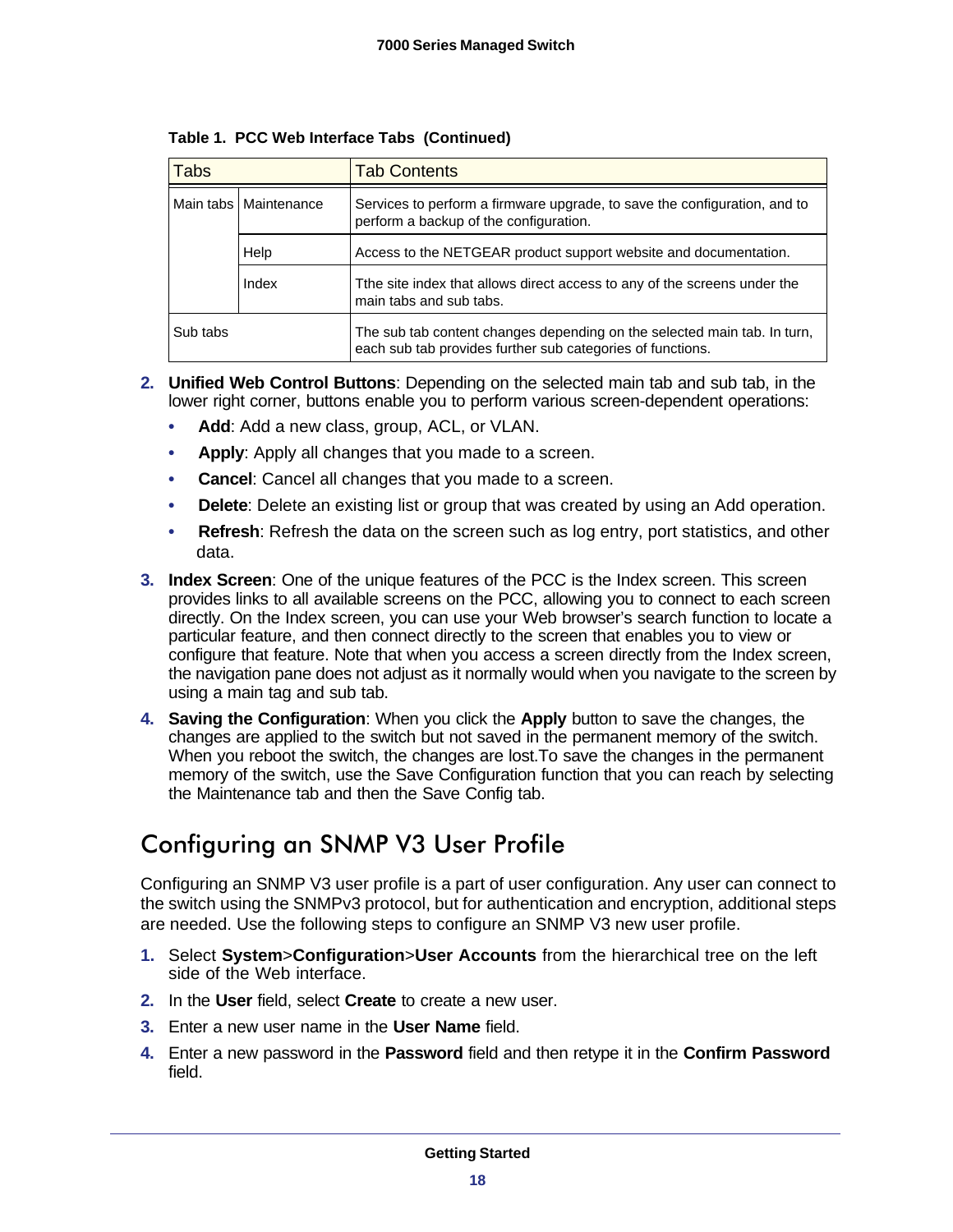**Note:** If SNMPv3 authentication is to be used for this user, the password must be eight or more alphanumeric characters.

- **5.** If you do not need authentication, go to [Step 9.](#page-18-0)
- **6.** To enable authentication, in the Authentication Protocol field select either **MD5** or **SHA** for the authentication protocol.
- **7.** If you do not need encryption, go to [Step 9](#page-18-0).
- **8.** To enable encryption select **DES** for the encryption scheme in the **Encryption Protoco**l field. Then, in the **Encryption Key** field, enter an encryption code of eight or more alphanumeric characters.
- <span id="page-18-0"></span>**9.** Click **Apply**.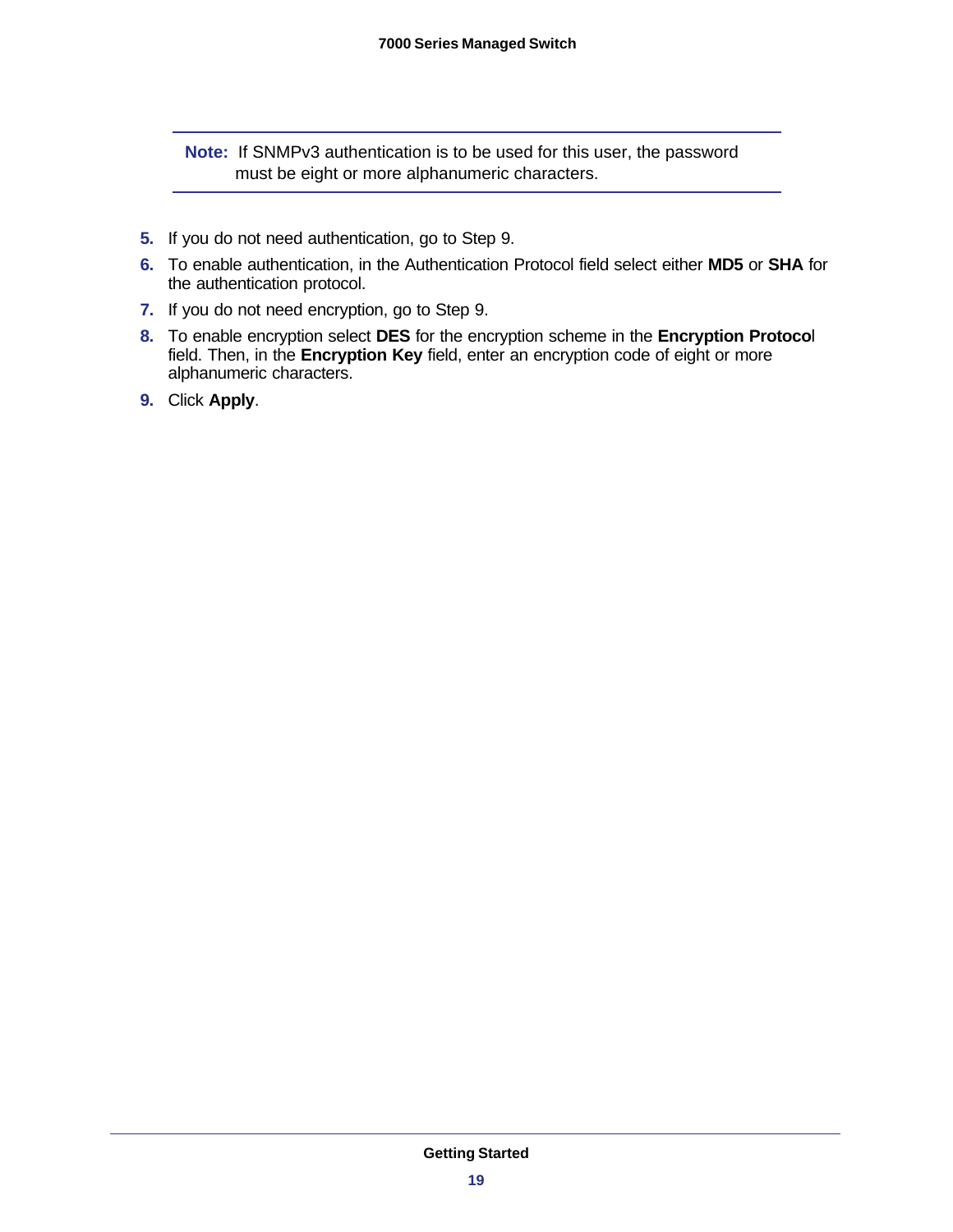<span id="page-19-0"></span>Auto Install is a software feature that provides for the configuration of a switch automatically when the device is initialized and no configuration file is found on the switch. The downloaded configuration file is not distributed across a stack. When an administrator saves configuration, the config file is distributed across a stack.

The Auto Install process requires DHCP to be enabled by default in order for it to be completed. The downloaded config file is not automatically saved to startup-config. An administrator must explicitly issue a save request in order to save the configuration. The Auto Install process depends on the configuration of other devices in the network, including a DHCP or BOOTP server, a TFTP server and, if necessary, a DNS server.

There are three phases to Auto Install:

- **1.** Configuration or assignment of an IP address for the device.
- **2.** Assignment of a TFTP server.
- **3.** Obtaining a configuration file for the device from the TFTP server.

# <span id="page-19-2"></span><span id="page-19-1"></span>Switch IP Address Assignment

If BOOTP or DHCP is enabled on the switch and an IP address has not been assigned, the switch issues requests for an IP address assignment. The behavior of BOOTP or DHCP with respect to IP address assignment is unchanged by the addition of the Auto Install feature. That is, the following information returned from the server is recognized.

- The IP address (yiaddr) and subnet mask (option 1) to be assigned to the switch
- The IP address of a default gateway (option 3), if needed for IP communication. Some network configurations require the specification of a default gateway through which some IP communication can occur. The default gateway is specified by Option 3 of a BOOTP or DHCP response.

After an IP address is assigned to the switch, if a host name is not already assigned, then Auto Install issues a DNS request for the corresponding host name. This host name is also displayed as the CLI prompt the same as if the hostname command was used.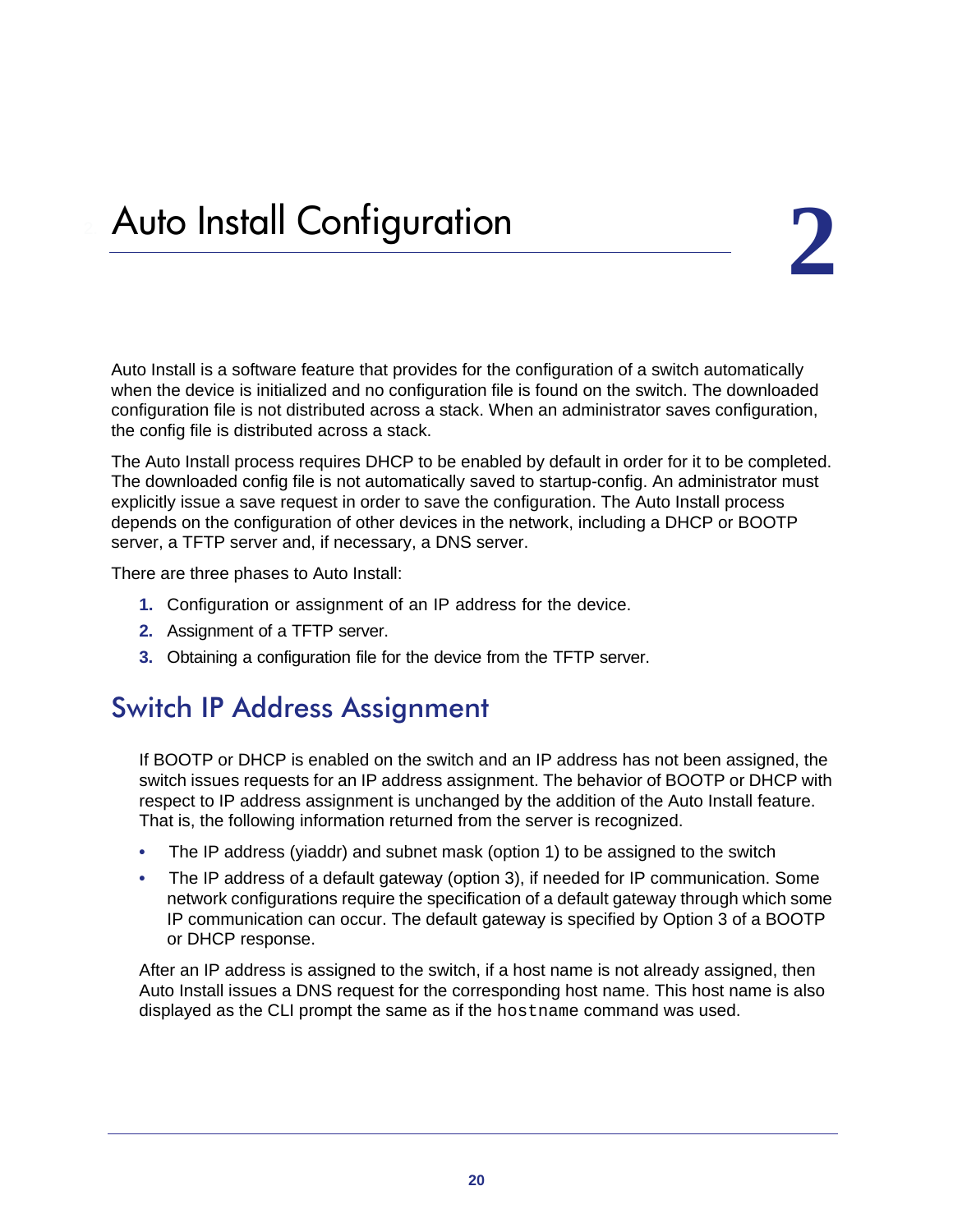# <span id="page-20-0"></span>TFTP IP Address and the Configuration File Name

The following information is also processed, any of which can be returned by a BOOTP or DHCP server:

- The name of the configuration file (bootfile or option 67) to be downloaded from the TFTP server.
- The identification of the TFTP server from which to obtain the bootfile. This is given by any of the following fields:
	- **-** The host name of the TFTP server (option 66 or sname). Either the TFTP address or name is specified, not both, in most network configurations. If a TFTP host name is given, a DNS server is required to translate the name to an IP address.
	- **-** The IP address of the TFTP server (option 150).
	- **-** The address of the TFTP server (siaddr) to be used for Auto Install requests.

No configuration assigned by BOOTP or DHCP is saved in startup-config.

# <span id="page-20-1"></span>Handling Conflicting TFTP Server Configurations

The TFTP server IP address can be deduced from the multiple sources. It is selected from one of the following fields, listed from the highest priority to the lowest:

- The **sname** field of a DHCP or BOOTP reply.
- The TFTP server name (option 66) of a DHCP reply.
- The TFTP server address (option 150) field of a DHCP reply.
- The **siaddr** field of a DHCP or BOOTP reply.

# <span id="page-20-2"></span>DNS Server Requirements

<span id="page-20-5"></span>A DNS server is needed to resolve the IP address of the TFTP server only if the sname or option 66 values are used.

# <span id="page-20-3"></span>Obtaining a Config File

After obtaining IP addresses for both the switch and the TFTP server, the Auto Install process attempts to download a configuration file. A host-specific configuration file is downloaded, if possible. Otherwise, a network configuration file is used as a bridge to get the final configuration. The methods are described in the following sections.

#### <span id="page-20-4"></span>Host-Specific Configuration File

The switch attempts to download a host-specific configuration file if a bootfile name was specified by the DHCP or BOOTP server. The switch makes three unicast TFTP requests for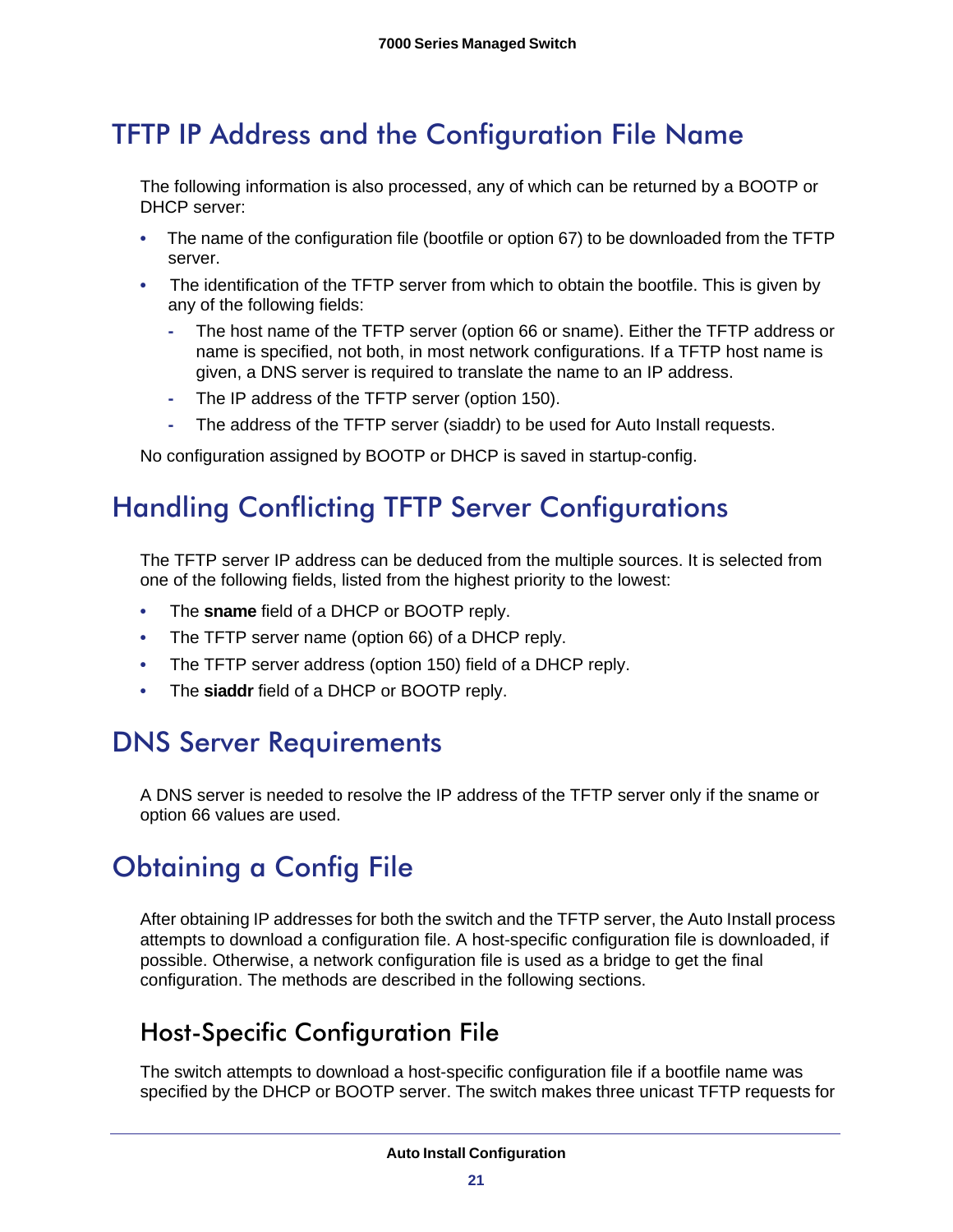the specified bootfile. If the unicast attempts fail, or if a TFTP server address was not provided, Auto Install process stops. No Broadcast attempts are made.

**Note:** The bootfile is required to have a file type of \*.cfg. The bootfile cannot have the following names: fastpath.cfg, startup-config and hpc\_broad.cfg. These are reserved

### <span id="page-21-0"></span>Default Network Configuration File

Attempts are made to download a default network configuration file with the name fp-net.cfg if the specified bootfile cannot be found, a failure occurs in the download, or the switch was not provided a specific bootfile name by the DHCP server. The switch issues TFTP requests for a network configuration file in the same manner as it attempts to download a host-specific configuration file.

The default network configuration file should have IP address to host-name mappings using the command **ip host <hostname> <address>**. If the default network configuration file does not contain the switch IP address, the switch uses DNS to attempt to resolve its host name.

A sample fp-net.cfg file follows:

config ... ip host switch\_to\_setup 192.168.1.10 ip host another\_switch 192.168.1.11 ... <other hostname definitions> exit

Once a host name has been determined, the switch then issues a TFTP request for a file named **<hostname>.cfg** file, where <hostname> is the first eight characters of the switch's host name.

If the switch is unable to map its IP address to a host name, Auto Install sends TFTP requests for the default configuration file host.cfg.

The following table summarizes the config files that can be downloaded, and the order in which they are sought.

| Order<br>Sought | File Name                 | <b>Description</b>                                               | <b>Final File</b><br>Sought |
|-----------------|---------------------------|------------------------------------------------------------------|-----------------------------|
|                 | <bootfile>.cfq</bootfile> | Host-specific config file, ending in a *.cfg file  <br>extension | Yes                         |
| 2               | fp-net.cfg                | Default network config file                                      | No                          |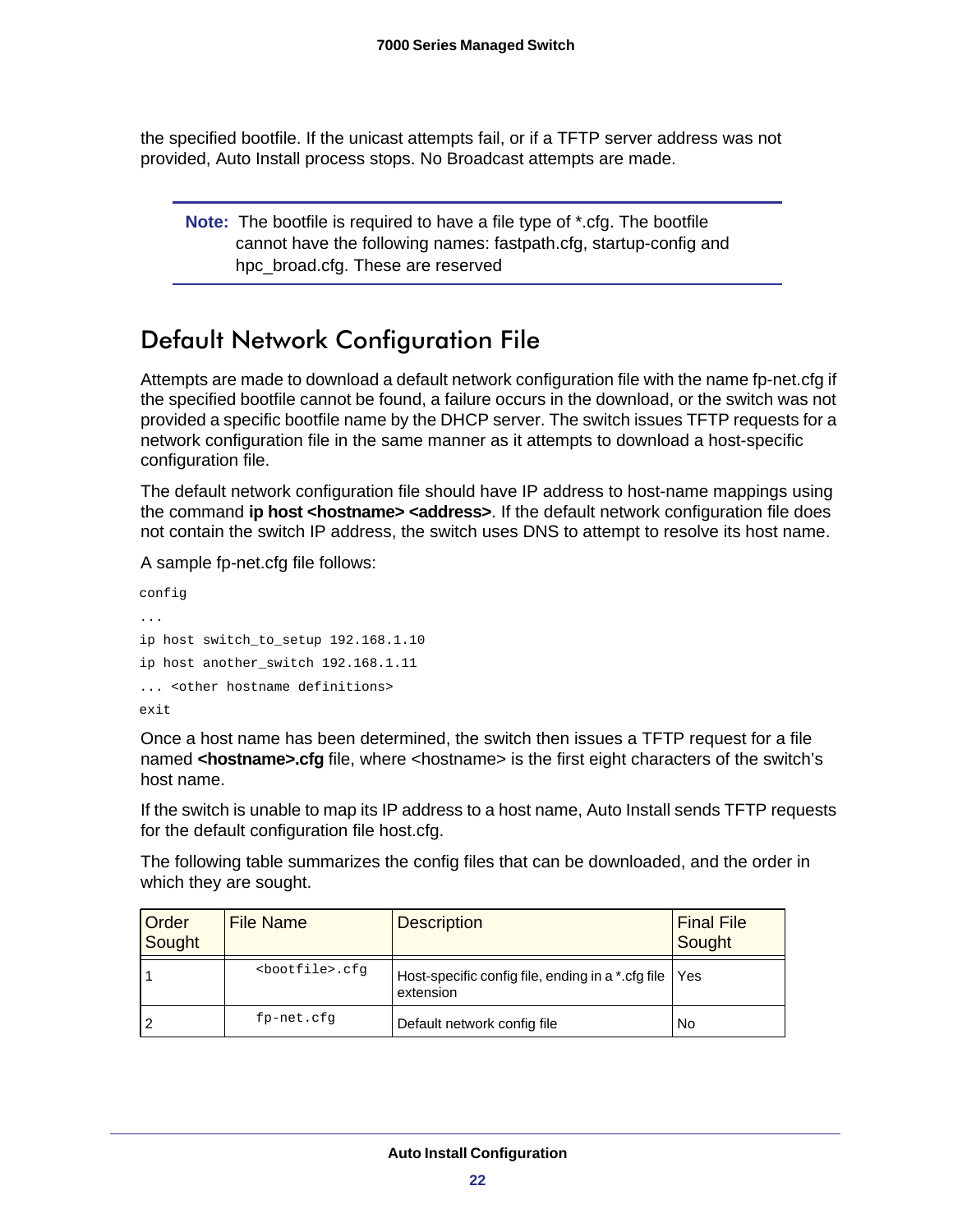| Order<br>Sought | <b>File Name</b>          | <b>Description</b>                                      | <b>Final File</b><br>Sought |
|-----------------|---------------------------|---------------------------------------------------------|-----------------------------|
| 3               | <hostname>.cfq</hostname> | Host-specific config file, associated with<br>host name | Yes                         |
| 4               | host.cfq                  | Default config file                                     | Yes                         |

The following table displays the determining factors for issuing unicast TFTP requests.

| <b>TFTP Server</b><br><b>Address</b><br>Available | <b>Config File Name</b><br>Available | <b>Host-Specific Router   TFTP Request Method</b>                                          |
|---------------------------------------------------|--------------------------------------|--------------------------------------------------------------------------------------------|
| Yes                                               | Yes                                  | Issue a unicast request for the host-specific router config<br>file to the TFTP server.    |
| Yes                                               | No                                   | Issue a unicast request for a default network or router<br>config file to the TFTP server. |

# <span id="page-22-0"></span>Monitoring and Completing the Auto Install Process

<span id="page-22-4"></span>Upon boot-up in the absence of a saved config file, a message displays on the console stating that the Auto Install procedure is beginning. A message subsequently displays when Auto Install is complete. The message also indicates that configuration must be saved to avoid performing Auto Install on the next reboot.

When Auto Install has been successfully completed, the messages are in buffered log, not on the console. You can execute a **show running-config** command to validate the contents of configuration. You must be logged in as administrator.

# <span id="page-22-1"></span>Saving Configuration

An administrator must explicitly save the downloaded configuration in nonvolatile memory so that the configuration will be available on the next reboot. If you are using the CLI, first make sure the configuration is correct, then issue a copy running-config startup-config command.

#### <span id="page-22-2"></span>Host-Specific Config File Not Found

If the Auto Install process fails to download any configuration file, a message is logged. If a "final" configuration file is not downloaded, as described above, the entire process continues every 10 minutes.

#### <span id="page-22-3"></span>Terminating the Auto Install Process

You can terminate the Auto Install process at any time prior to the downloading of the config file. This is most optimally done when the switch is disconnected from the network, or if the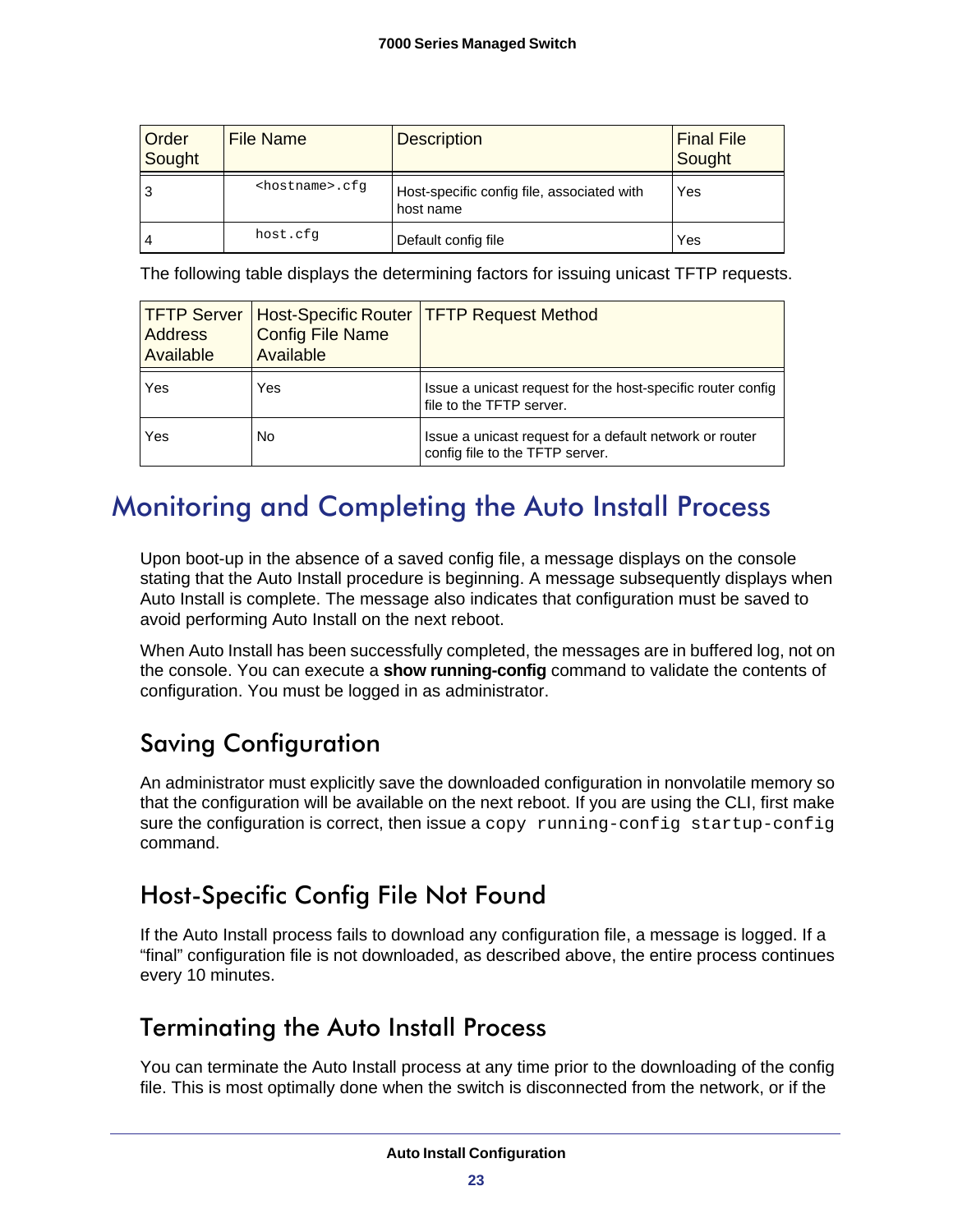requisite configuration files have not been configured on TFTP servers. Termination of the Auto Install process ends further periodic requests for a host-specific file.

#### <span id="page-23-0"></span>Managing Downloaded Config Files

The configuration files downloaded through Auto Install are stored in the nonvolatile memory. The files can be managed (viewed, displayed, deleted) along with files downloaded through the configuration scripting utility.

A file is not automatically deleted after it is downloaded. However, the file does not take effect upon a reboot. If you opt to save the config file, the saved configuration takes effect upon reboot. If you do not opt to save the config file, the Auto Install process occurs again on a subsequent reboot. This might result in a previously downloaded files being overwritten.

#### <span id="page-23-1"></span>Restarting the Auto Install Process

The Auto Install process is automatically started on a subsequent reboot if the configuration file is not found on the switch. This can occur if configuration has not ever been saved on the switch, or if the administrator has issued a command to erase the configuration file.

During a particular session, the Auto Install process can be restarted if the administrator has previously stopped the Auto Install process, and then chooses to restart it. This action re-initiates the process for this login session only. NETGEAR recommends that this action be performed only when the administrator is certain that configuration is clear in order to have predictable results.

Reinitialization of the switch after a clear config automatically activates the Auto Install process if there is no configuration file stored on the switch.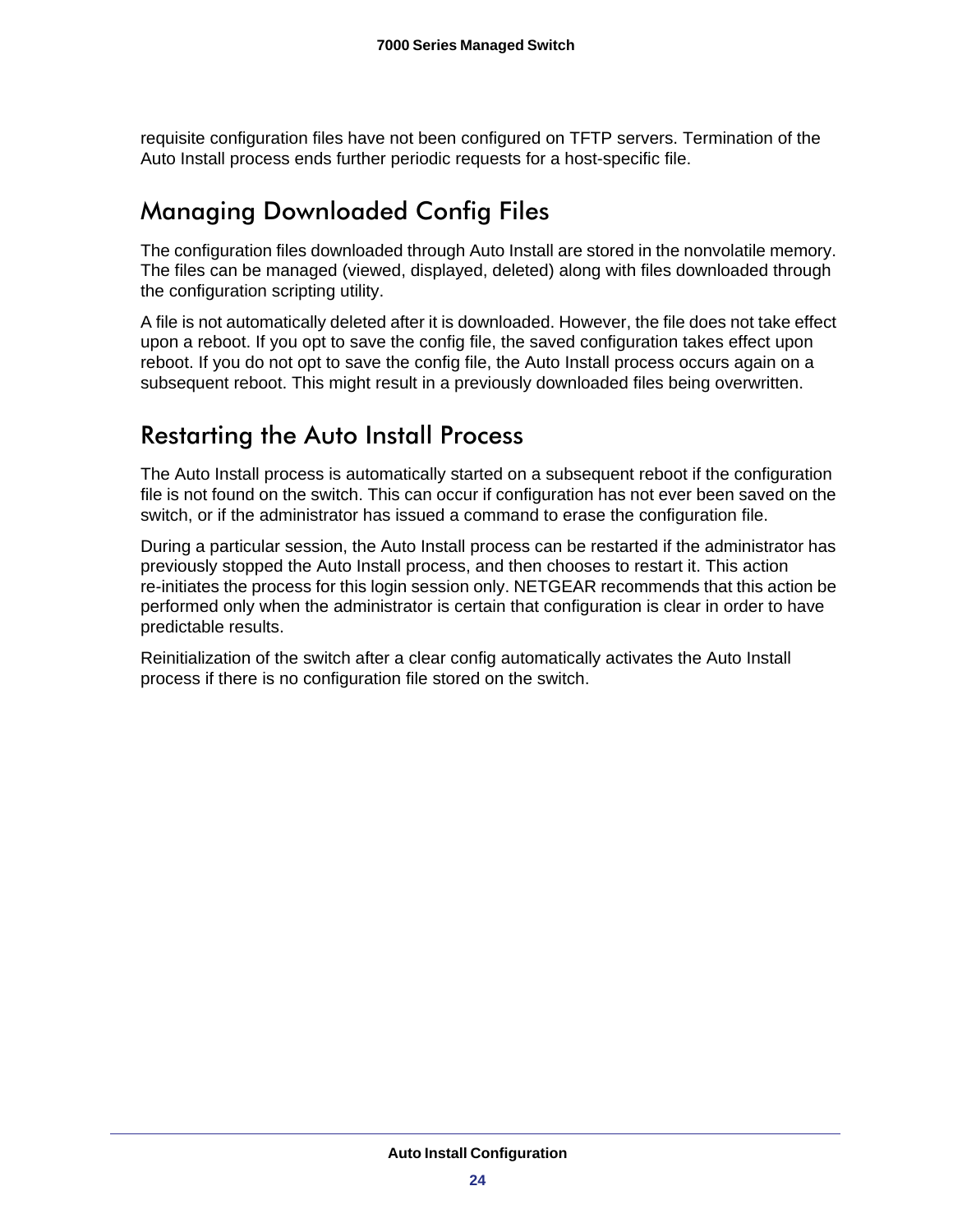# <span id="page-24-3"></span><span id="page-24-0"></span>Logging

A message is logged for each of the following events:

- The Auto Install component receiving a config file name and other options upon resolving an IP address by DHCP or BOOTP client. The boot option values are logged.
- The Auto Install component initiating a TFTP request for a boot (config) file, receiving the file, or timing out of that request. File names and server IP addresses and host names are logged.
- The Auto Install component initiating a request for a host name. The IP address and resolved hostname are logged.
- The Auto Install component initiating a TFTP request for a <hostname>.cfg file, receiving the file, or timing out of that request. File names and server IP addresses and host names are logged.
- The beginning of applying a config script.
- The failure of the CLI scripting utility to apply a config file.
- The completion of AutoInstall.
- A conflict in the name of a config file to be downloaded with a reserved config file name.

# <span id="page-24-1"></span>Auto Install Configuration

#### <span id="page-24-4"></span><span id="page-24-2"></span>**Stacking**

The downloaded configuration file is not distributed across a stack. When an administrator saves configuration, the config file is distributed across a stack.



**Figure 1. Configuration File Distrubuted across a Stack**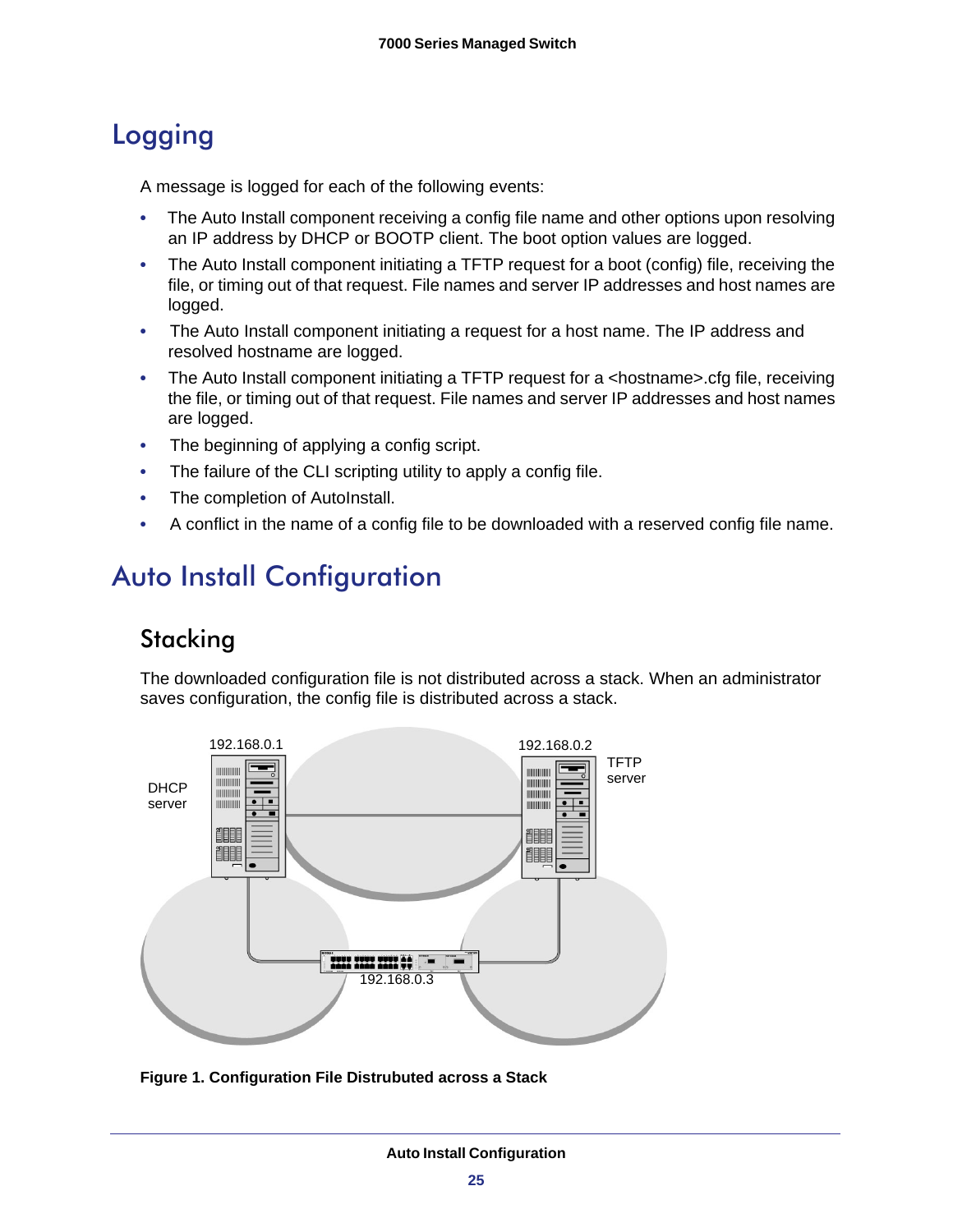# <span id="page-25-0"></span>DHCP Server Configuration

The following information is configured on the DHCP or BOOTP server:

- The IP address (yiaddr) and subnet mask (option1)
- The name of the configuration file (bootfile or option 67)
- The IP address of the TFTP server (option 150)

#### <span id="page-25-1"></span>TFTP Server Configuration

The configuration file is on the TFTP server (for example, switch.cfg).

# <span id="page-25-2"></span>CLI: Switch Configuration

**1.** Have the configuration file saved after download from the TFTP server.

(Netgear Switch) #boot autoinstall auto-save

(Netgear Switch) #boot autoinstall start

Autoinstall starts and waits for the boot options from the DHCP server.

(Netgear Switch) #network protocol dhcp

Changing protocol mode will reset ip configuration.

Are you sure you want to continue?  $(y/n)y$ 

**2.** Request an IP address, configuration file name, and TFTP IP address from the DHCP server.

(Netgear Switch) #

Config file 'startup-config' created successfully.

AutoInstalled configuration is saved.

| (XSM7224S) #show autoinstall                   |  |
|------------------------------------------------|--|
| AutoInstall Mode Stopped                       |  |
| AutoInstall Persistent Mode Enabled            |  |
| AutoSave Mode Disabled                         |  |
| AutoInstall Retry Count 3                      |  |
| AutoInstall State AutoInstall is<br>completed. |  |

Autoinstall is now completed.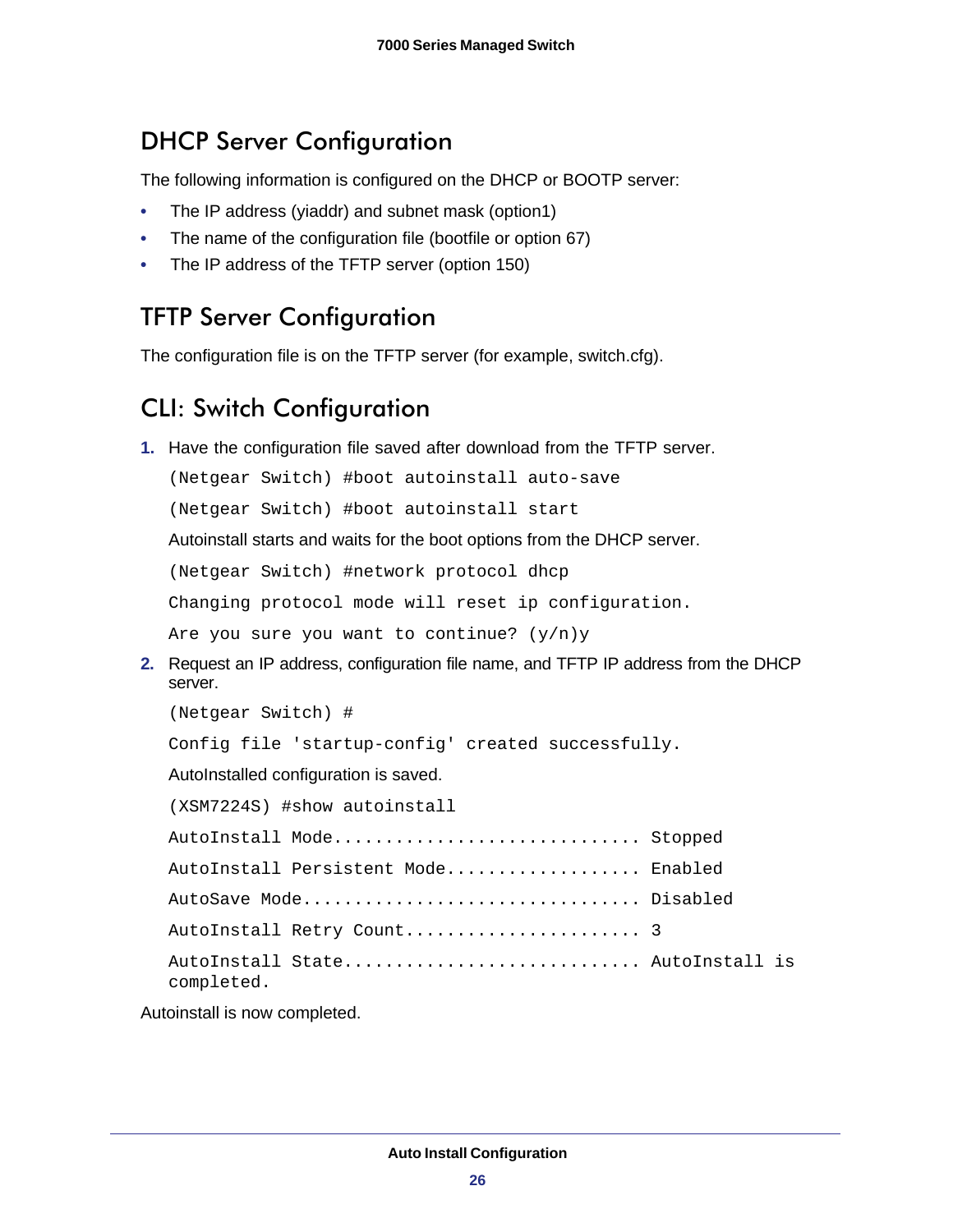### <span id="page-26-1"></span><span id="page-26-0"></span>Web Interface

To use the Web interface to configure the Auto Install:

**1.** From the main menu, select Maintenance > Save Config >Auto Install Configuration. A screen similar to the following displays.

| System                                              |  | Switching          | Routing                                                                | QoS                        | Security | Monitoring                           | <b>Maintenance</b> | Help | Index |
|-----------------------------------------------------|--|--------------------|------------------------------------------------------------------------|----------------------------|----------|--------------------------------------|--------------------|------|-------|
| Save Config                                         |  | Rosot   Upload     |                                                                        | Download   File Management |          | Troubleshooting                      |                    |      |       |
| Save<br><b>Configuration</b><br><b>Auto Install</b> |  |                    | <b>Auto Install Configuration</b><br><b>Auto Install Configuration</b> |                            |          |                                      |                    |      |       |
| <b>Configuration</b>                                |  | <b>Retry Count</b> | <b>AutoInstall Mode</b><br><b>AutoSave Mode</b>                        |                            |          | Enable $\mathbf{v}$<br>Enable -<br>٠ | (1 to 6)           |      |       |

- **2.** Select **Start** in the **AutoInstall Mode** field.
- **3.** Select **Enable** in the **AutoSave Mode** field.
- **4.** Click **Apply**.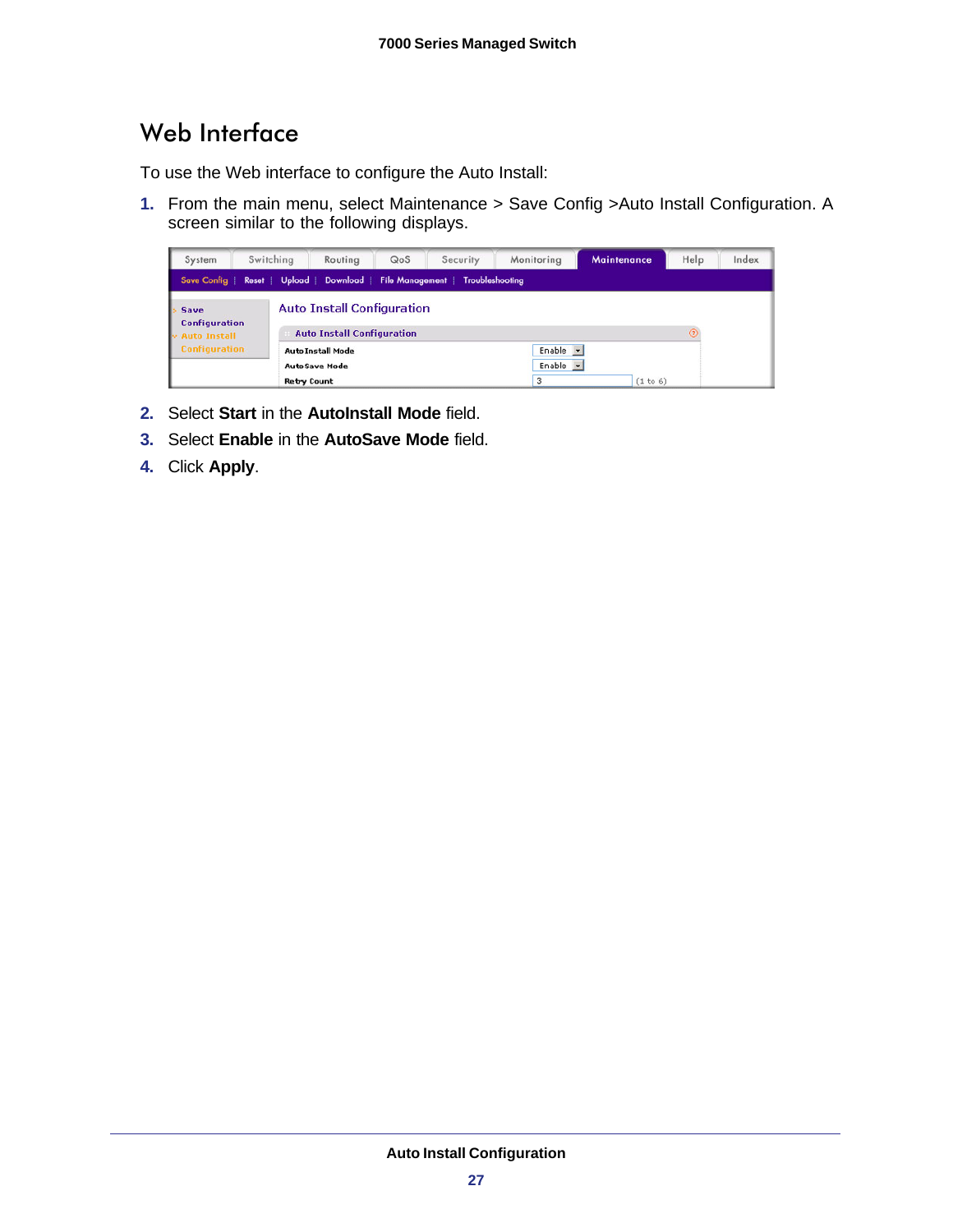# <span id="page-27-0"></span>Software License Activation

This chapter describes how to activate software licenses. The products covered in this chapter and the feature the license activates are:

**•** XSM7224S - IPv4/IPv6 routing and IP multicast routing

#### <span id="page-27-1"></span>Creating an Account at mynetgear

You can create an account at mynetgear, which allows you to view your registered products.

**1.** Use an Internet browser to go to *https://my.netgear.com*. A screen similar to the following displays.

| NETGEAR<br>Connect with Innovation <sup>8</sup>                                                                                                                          | <b>Change Language</b>                                                                             |
|--------------------------------------------------------------------------------------------------------------------------------------------------------------------------|----------------------------------------------------------------------------------------------------|
| Learning   Where to Buy   Support  <br>Services<br>Solutions<br>Products                                                                                                 | About<br>Partners<br>Community                                                                     |
|                                                                                                                                                                          |                                                                                                    |
| <b>NETGEAR Product Registration</b><br>Thank you for buying a NETGEAR product! By registering your product, we can help you have a better experience using our products, |                                                                                                    |
| <b>First-time registration</b><br>There are several benefits to registering your NETGEAR products which<br>includes:                                                     | <b>Returning users</b><br>If you already registered a product with NETGEAR, log in to your account |

- **2.** Click **Continue** if you not registered a product before or **Log in** if you are a returning user.
- **3.** Enter the the product registration information.
	- **a.** Enter your contact information and click **Next**.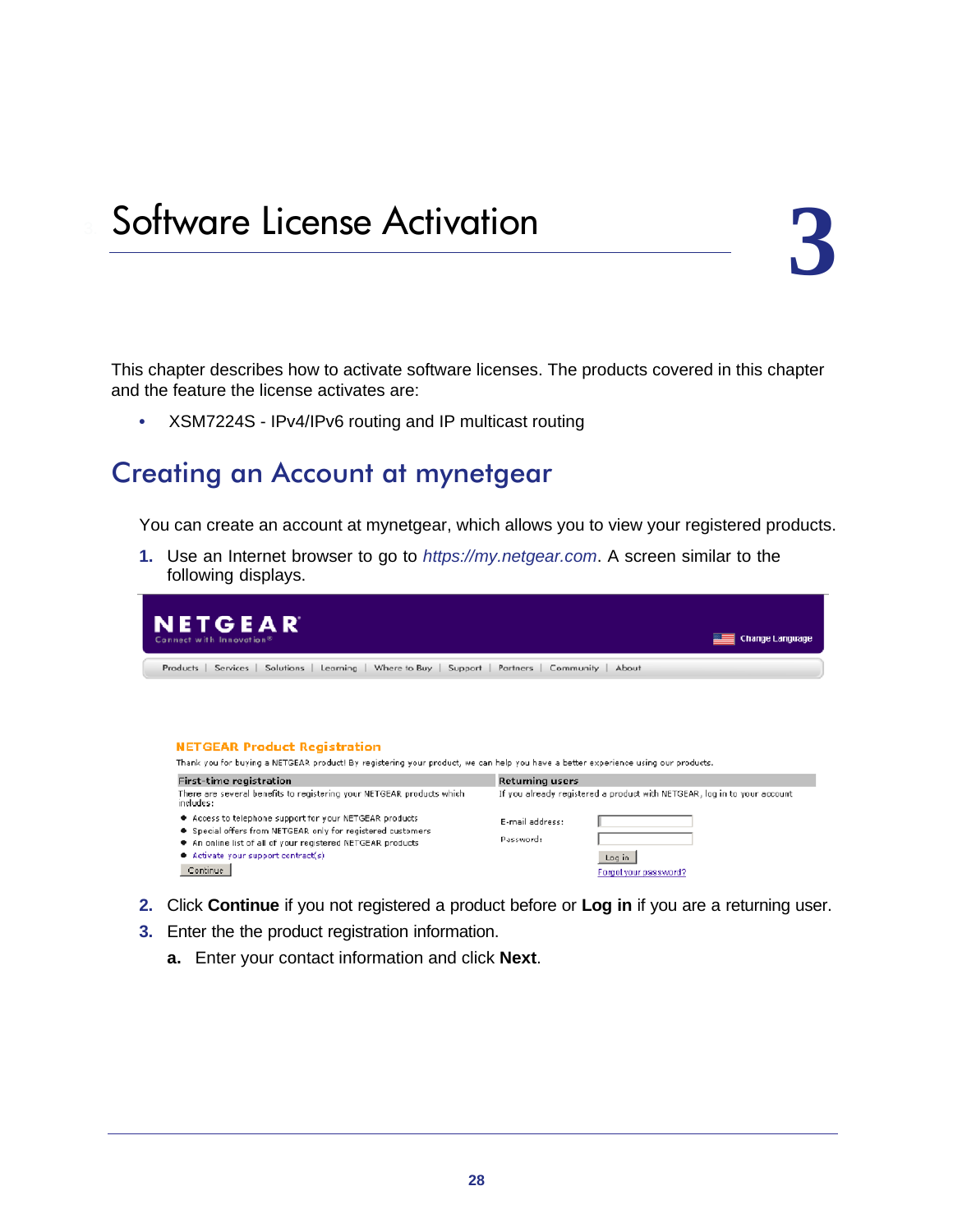

**b.** Enter your switch serial number, date, and other information about your purchase, then click **Next**

| <b>NETGEAR Product Registration</b>                                                             |  |  |  |  |
|-------------------------------------------------------------------------------------------------|--|--|--|--|
| Step 2 of 4 - Tell us about your NETGEAR product                                                |  |  |  |  |
| Serial number: [<br>ж                                                                           |  |  |  |  |
| <b>SERIAL</b><br>KVS/SEXOIO<br>Sample:<br>Serial number is printed on the product               |  |  |  |  |
| Date purchased:                                                                                 |  |  |  |  |
| Purchase from:                                                                                  |  |  |  |  |
| Where do you generally purchase<br>your products:<br>Was this product supplied by your<br>ISP : |  |  |  |  |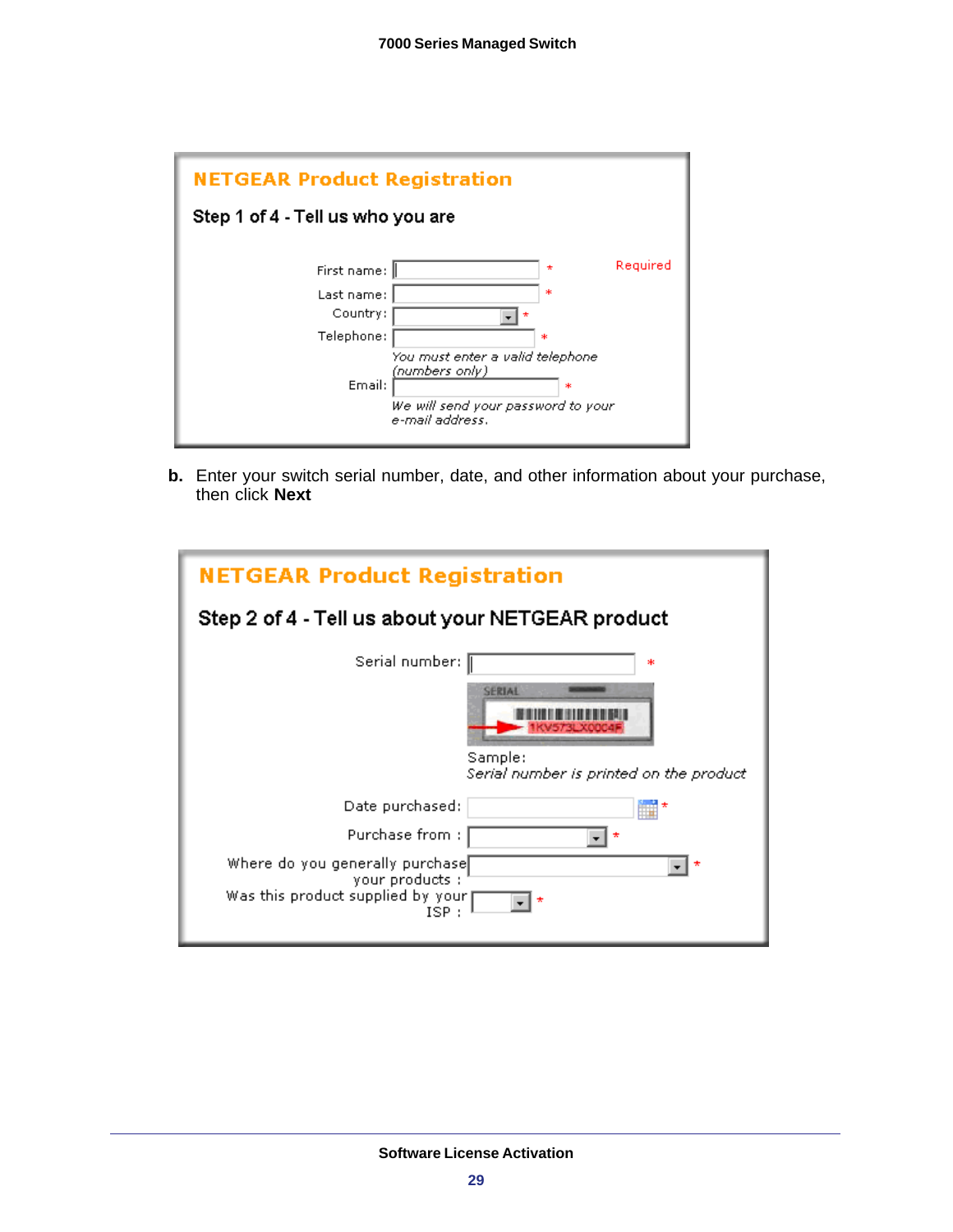**c.** Answer the questions listed here, and click **Next**.



**d.** Answer the questions about your experience and then click **Finish.**

| <b>NETGEAR Product Registration</b>                                                                       |                                                                                            |  |  |  |  |
|-----------------------------------------------------------------------------------------------------------|--------------------------------------------------------------------------------------------|--|--|--|--|
| Step 4 of 4 - Tell us about your experience so far                                                        |                                                                                            |  |  |  |  |
| Has your NETGEAR product been successfully<br>installed :                                                 | $Yes$ $\lnot$                                                                              |  |  |  |  |
| How easy was the installation procedure:                                                                  | 5 (Simple)                                                                                 |  |  |  |  |
| How much time did the installation procedure<br>take :                                                    | $\leq 10$ min                                                                              |  |  |  |  |
| Did you use the CD during initial setup or<br>configuration? Please select most appropriate<br>response : | No, I have the technical experience to install or configure a Netgear router $\  \cdot \ $ |  |  |  |  |
| Would you recommend NETGEAR to friends<br>and family :                                                    | $Yes$ $\star$                                                                              |  |  |  |  |
| Which of the following best describes your<br>level of computer experience :                              | Expert                                                                                     |  |  |  |  |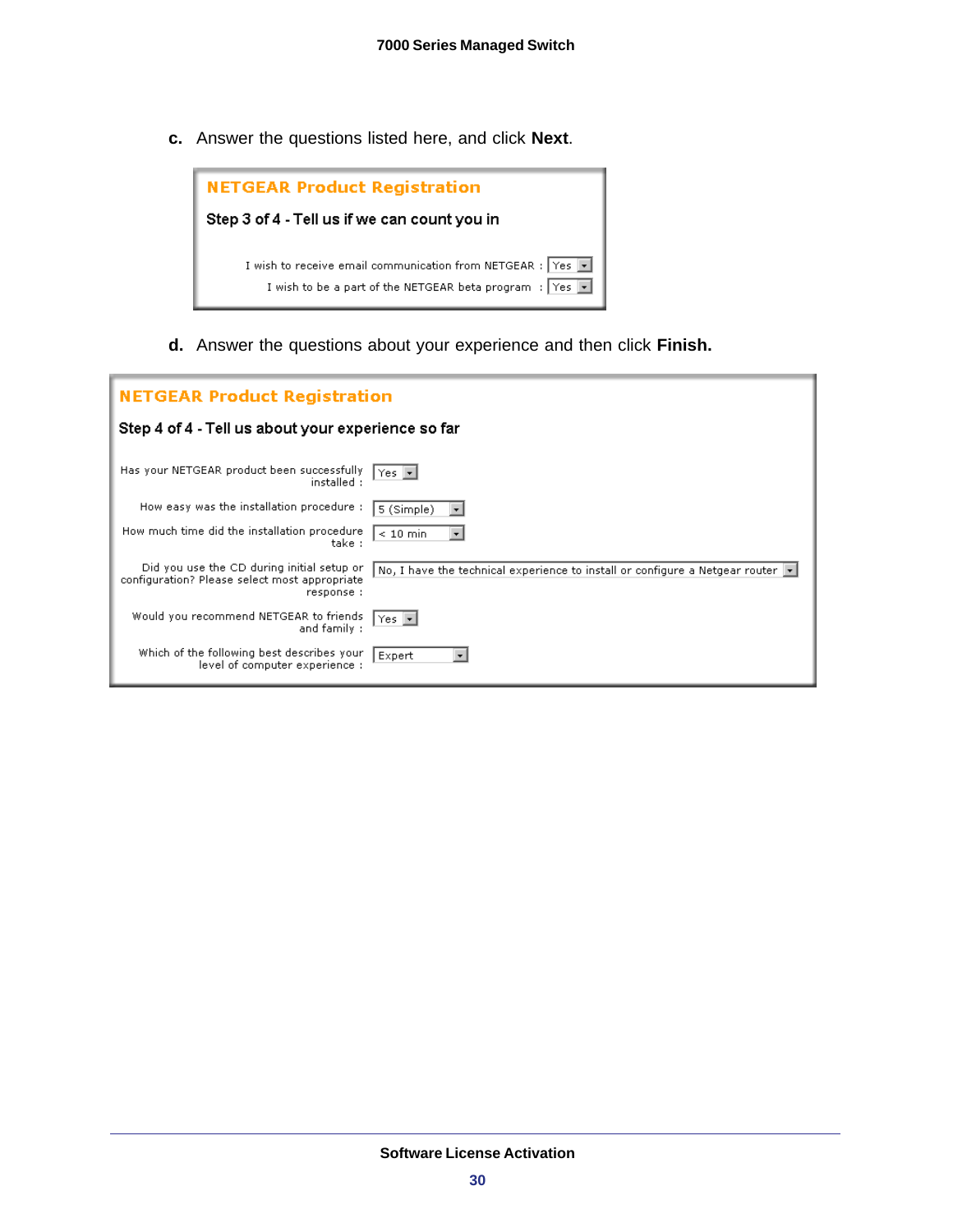# <span id="page-30-0"></span>Registering Your Product

Before you can activate your license, you must register your product.

**1.** Use your Internet browser to go to *https://my.netgear.com* and click **login/register**.



**2.** Click **login/register**, and the following screen displays:



**3.** If you have an account, enter your email address and password, and click **Login**. A screen similar to the folloiwng displays:

| <b>Downloods</b><br>Registration                                                                               | <b>Customer Service</b>                                                                                                        | <b>Discussion Forums</b> | Support Home<br><b>NETGEAR Home</b>                |
|----------------------------------------------------------------------------------------------------------------|--------------------------------------------------------------------------------------------------------------------------------|--------------------------|----------------------------------------------------|
| ProSupport for Business                                                                                        | GearHead for Home                                                                                                              |                          |                                                    |
| <b>NETGEAR Service portal</b><br>• register new product                                                        | My registered products                                                                                                         |                          |                                                    |
| • my registered products<br>online technical submission<br>• view service contracts<br>• activate support card | Product<br>G GSM7228PS                                                                                                         | Serial<br>2BV101420001F  | <b>Registration date</b><br>Thursday, May 06, 2010 |
| • edit my profile<br>• sign out                                                                                | purchase service contract                                                                                                      | activate support card    |                                                    |
|                                                                                                                | Total products registered: 1                                                                                                   |                          |                                                    |
| <b>Product Support</b><br>Natural Language Search<br>Ask any question,                                         | Click on the product to view the latest product updates and support information<br>Activate license key for registered product |                          |                                                    |

**Note:** If you have previously registered products, you can click **my registered products** to see all the products you registered.

**4.** For a new switch, click **register new product** on the left hand pane to register the switch. NETGEAR recommends that you register all new products (switches).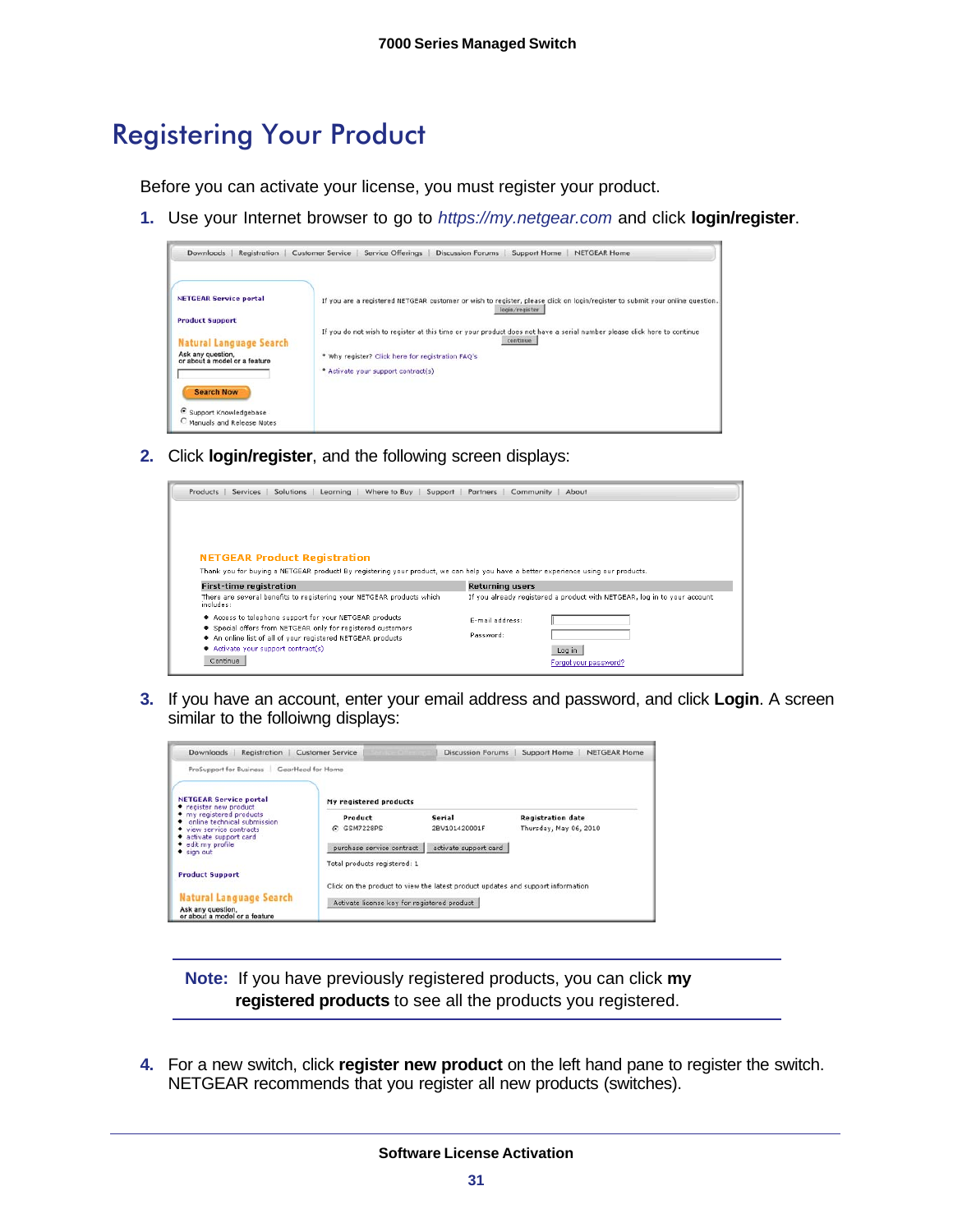# <span id="page-31-0"></span>Activating a License Key for a Switch

- **1.** Obtain a license key from your VAR or NETGEAR authorized e-commerce portal.
- **2.** Register your switch as described in *[Registering Your Product](#page-30-0)* on page 31.
- **3.** With the license key at hand and the serial number of the switch, go to the NETGEAR product registration website, *https://my.netgear.com*.
- **4.** Click **Activate license key for registered product**.

You are directed to the Software License Registration website:

| <b>NETGEAR</b><br>Connect with Innovation <sup>8</sup> |                                        |                          |                          |                      | <b>United States</b><br>English<br>Worldwide | Search              |                                    |
|--------------------------------------------------------|----------------------------------------|--------------------------|--------------------------|----------------------|----------------------------------------------|---------------------|------------------------------------|
| Downloads                                              | <b>Registration   Customer Service</b> | <b>Service Offerings</b> | <b>Discussion Forums</b> |                      | <b>Support Home</b>                          | <b>NETGEAR Home</b> |                                    |
|                                                        |                                        |                          |                          |                      |                                              |                     | Welcome atian@netgear.com > Logout |
| My registered products<br>Е.                           |                                        |                          |                          |                      |                                              |                     |                                    |
| <b>Product</b>                                         | <b>Serial Number</b>                   |                          | <b>License Key</b>       | <b>Download Date</b> |                                              |                     | <b>Download</b>                    |
|                                                        | 2BV101420001F                          |                          | Activate                 |                      |                                              |                     |                                    |
| <b>GSM7228PS</b>                                       |                                        |                          |                          |                      |                                              |                     |                                    |

Because the license key has not yet been activated for this product, the **License Key** field shows **Activate**.

**5.** Click **Activate**, and a screen displays for entering the license key.

| $\boxed{5}$ My registered products > GSM7228PS > Activate License Key |                              |
|-----------------------------------------------------------------------|------------------------------|
| Authentication and Hardware-specific Information                      | * Marked fields are required |
| Serial Number * 2BV101420001F<br>License Key *                        |                              |
|                                                                       | Submit                       |

**6.** NETGEAR suggests you cut and paste the license key you received into the **License Key** field to avoid potential typing errors.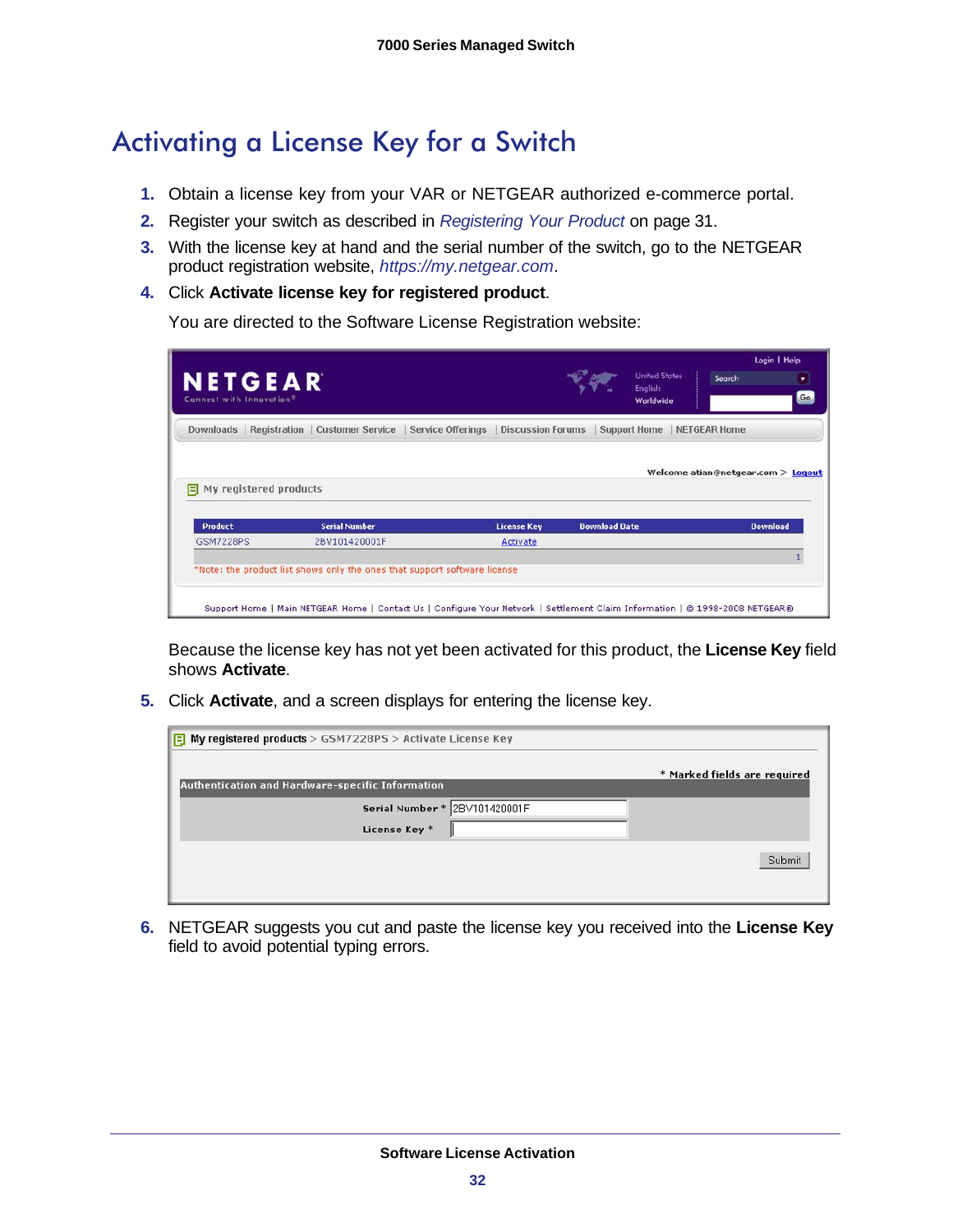**7.** After the key is entered, click **Submit** to display the following screen:

|                                                  |                               | * Marked fields are required |        |
|--------------------------------------------------|-------------------------------|------------------------------|--------|
| Authentication and Hardware-specific Information |                               |                              |        |
| Serial Number *                                  | 2BW1044W00037                 |                              |        |
| License Key <sup>*</sup>                         | 29454FCD2B967F8220E430A779EA2 |                              |        |
|                                                  |                               |                              | Submit |
| IPv4-Routing-IPv6-Routing-IPMulticast            |                               | <b>DOWNLOAD</b>              |        |

- **8.** Click the **Download** button to save the license.dat file on your local drive.
- **9.** Load the license.dat file onto the switch.
	- **a.** Connect the PC with the license.dat file to the switch.
	- **b.** Go to the switch and use either the CLI copy command or the GUI to download the license.dat file to the switch.
		- If you are using the CLI, use the parameter nvram: license-key when you download the license file. Assume tftp server is working on 10.100.5.13.

(Switch) #copy tftp://10.100.5.13/XSM7224S-2ER1080U40004.lic nvram:license-key

- If you are using the Web interface, be sure to select the file type as **license**.
- **1.** Go to the Maintenance > Download > HTTP File Download
- **2.** Select 'License Key' from the dropmenu File Type.

| <b>NETGEAR</b><br>Connect with Innovation"  |                                                        |                                                                                                                                                                                                                                                                                                                                                                                                    | <b>XSM7224S</b><br>24-Port 10G SFP+ Ports<br>Managed L2+ Stackable Switch |
|---------------------------------------------|--------------------------------------------------------|----------------------------------------------------------------------------------------------------------------------------------------------------------------------------------------------------------------------------------------------------------------------------------------------------------------------------------------------------------------------------------------------------|---------------------------------------------------------------------------|
| Switching<br>System                         | Routing<br>QoS<br>Security                             | Maintenance<br>Monitoring<br>Help                                                                                                                                                                                                                                                                                                                                                                  | <b>LOGOUT</b><br>Index                                                    |
| <b>Save Config</b><br>Upload  <br>Reset     | File Management<br><b>Troubleshooting</b><br>Download  |                                                                                                                                                                                                                                                                                                                                                                                                    |                                                                           |
| > File Download<br>v HTTP File              | <b>HTTP File Download</b><br><b>HTTP File Download</b> |                                                                                                                                                                                                                                                                                                                                                                                                    | $^{\circ}$                                                                |
| <b>Download</b><br><b>USB File Download</b> | <b>File Type</b><br><b>Image Name</b><br>Select File   | Archive<br>Archive<br>CLI Banner<br><b>Binary Configuration</b><br><b>Text Configuration</b><br>Config script<br>SSH-1 RSA Key File<br>SSH-2 RSA Key PEM File<br>SSH-2 DSA Key PEM File<br>SSL Trusted Root Certificate PEM File<br>SSL Server Certificate PEM File<br>SSL DH Weak Encryption Parameter PEM File<br>SSL DH Strong Encryption Parameter PEM File<br>License Key<br><b>IAS Users</b> | $\overline{\phantom{a}}$                                                  |
|                                             |                                                        |                                                                                                                                                                                                                                                                                                                                                                                                    | <b>APPLY</b><br>CANCEL                                                    |
| Copyright © 1996-2010 Netgear ®             |                                                        |                                                                                                                                                                                                                                                                                                                                                                                                    |                                                                           |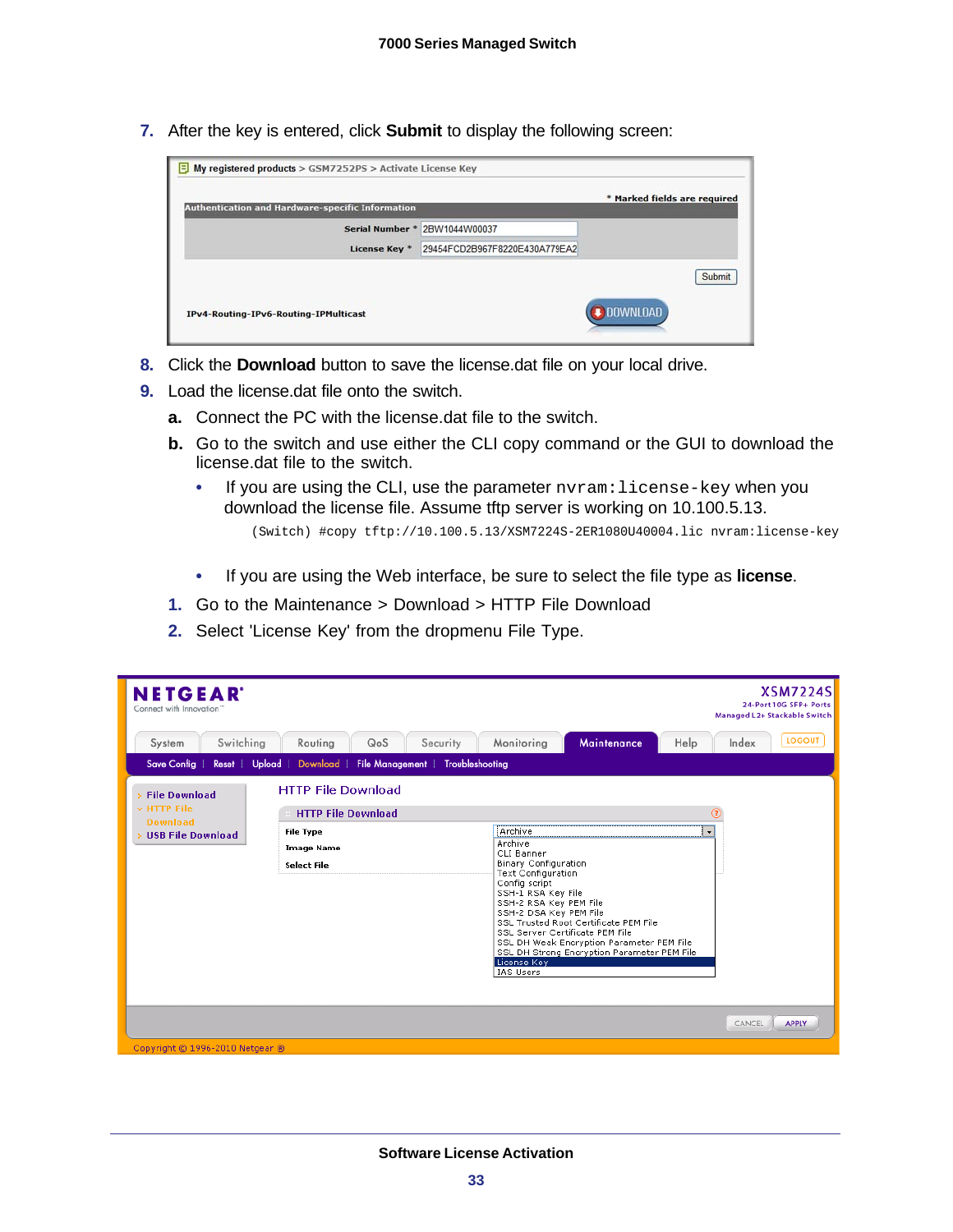**3.** Click the button **Browse**…

| <b>NETGEAR</b><br>Connect with Innovation'       |                 |                           |                               |                                                 |                                                          |                                                     |                                        | <b>XSM7224S</b><br>24-Port 10G SFP+ Ports<br>Managed L2+ Stackable Switch |
|--------------------------------------------------|-----------------|---------------------------|-------------------------------|-------------------------------------------------|----------------------------------------------------------|-----------------------------------------------------|----------------------------------------|---------------------------------------------------------------------------|
| System                                           | Switching       | Routing                   | QoS                           | Security                                        | Monitoring                                               | Maintenance                                         | Help                                   | <b>LOGOUT</b><br>Index                                                    |
| <b>Save Config</b>                               | Upload<br>Reset | Download                  | File Management               | Troubleshooting                                 |                                                          |                                                     |                                        |                                                                           |
| > File Download                                  |                 | <b>HTTP File Download</b> |                               |                                                 |                                                          |                                                     |                                        |                                                                           |
| » HTTP File                                      |                 | <b>HTTP File Download</b> |                               |                                                 |                                                          |                                                     | ⊚                                      |                                                                           |
| <b>Download</b><br><b>&gt; USB File Download</b> |                 | <b>File Type</b>          |                               |                                                 | $\overline{\phantom{a}}$<br>License Key                  |                                                     |                                        |                                                                           |
|                                                  |                 | Select File               |                               |                                                 |                                                          | Browse                                              |                                        |                                                                           |
|                                                  |                 | <b>P</b> File Upload      |                               |                                                 |                                                          |                                                     | $\overline{\mathbf{x}}$                |                                                                           |
|                                                  |                 |                           |                               | * image * License Key                           |                                                          | $\triangledown$ Search                              | $\mathbf{P}$                           |                                                                           |
|                                                  |                 |                           | Organize $\blacktriangledown$ |                                                 |                                                          |                                                     | 0                                      |                                                                           |
|                                                  |                 | Favorite Links            |                               | Name $-$                                        |                                                          |                                                     | Date modified                          |                                                                           |
|                                                  |                 | <b>Desktop</b>            |                               |                                                 | XSM72245-2ER1080U40004.lic<br>XSM7224S-2ER1094B00025.lic |                                                     | 2/21/2011 7:53 PM<br>2/16/2011 7:41 PM |                                                                           |
|                                                  |                 | Computer<br>تك            |                               |                                                 | XSM72245-2ER1094G0002A.lic                               |                                                     | 2/28/2011 1:03 AM                      |                                                                           |
|                                                  |                 |                           | Documents                     |                                                 | XSM72245-2ER1094K0002D.lic                               | Type: LIC File                                      | l:01 AM                                |                                                                           |
|                                                  |                 | More $\rightarrow$        |                               |                                                 | XSM7224S-2ER1094500011.lic                               | Size: 238 bytes<br>Date modified: 2/16/2011 7:41 PM | 13 AM                                  |                                                                           |
|                                                  |                 | Folders                   |                               | $\checkmark$                                    |                                                          |                                                     |                                        |                                                                           |
|                                                  |                 |                           | automation VM ▲               |                                                 |                                                          |                                                     |                                        |                                                                           |
|                                                  |                 |                           | m<br>bug                      |                                                 |                                                          |                                                     |                                        |                                                                           |
|                                                  |                 |                           | <b>CSS</b><br>dell            |                                                 |                                                          |                                                     |                                        |                                                                           |
|                                                  |                 |                           | 'n<br>doc                     |                                                 |                                                          |                                                     |                                        |                                                                           |
|                                                  |                 |                           | html                          |                                                 |                                                          |                                                     |                                        |                                                                           |
|                                                  |                 |                           | image                         | $\overline{\phantom{a}}$<br>$\vert \vert \vert$ |                                                          |                                                     | $\blacktriangleright$                  | <b>CANCEL</b><br><b>APPLY</b>                                             |
|                                                  |                 |                           |                               |                                                 | File name: XSM7224S-2ER1080U40004.lic                    | All Files<br>$\blacktriangledown$                   | $\overline{\phantom{a}}$               |                                                                           |
| Copyright @ 1996-2010 Netgear ®                  |                 |                           |                               |                                                 |                                                          | Open                                                | Cancel<br>//                           |                                                                           |

**4.** Select your license data file in the open dialog.

| <b>NETGEAR</b><br>Connect with Innovation"  |                                                        |                                                 | <b>XSM7224S</b><br>24-Port 10G SFP+ Ports<br>Managed L2+ Stackable Switch |
|---------------------------------------------|--------------------------------------------------------|-------------------------------------------------|---------------------------------------------------------------------------|
| Switching<br>System                         | Routing<br>QoS<br>Security                             | Monitoring<br>Maintenance                       | <b>LOGOUT</b><br>Help<br>Index                                            |
| Save Config                                 | Reset Upload Download File Management                  | Troubleshooting                                 |                                                                           |
| <b>File Download</b><br>$~\vee$ HTTP File   | <b>HTTP File Download</b><br><b>HTTP File Download</b> |                                                 | $\left( 2\right)$                                                         |
| <b>Download</b><br><b>USB File Download</b> | <b>File Type</b><br>Select File                        | License Key<br>D:\image\License Key\><br>Browse | $\overline{\phantom{a}}$                                                  |
|                                             |                                                        |                                                 |                                                                           |
|                                             |                                                        |                                                 | <b>APPLY</b><br><b>CANCEL</b>                                             |
| Copyright © 1996-2010 Netgear ®             |                                                        |                                                 |                                                                           |

**5.** Click **Apply** to downlode the license key.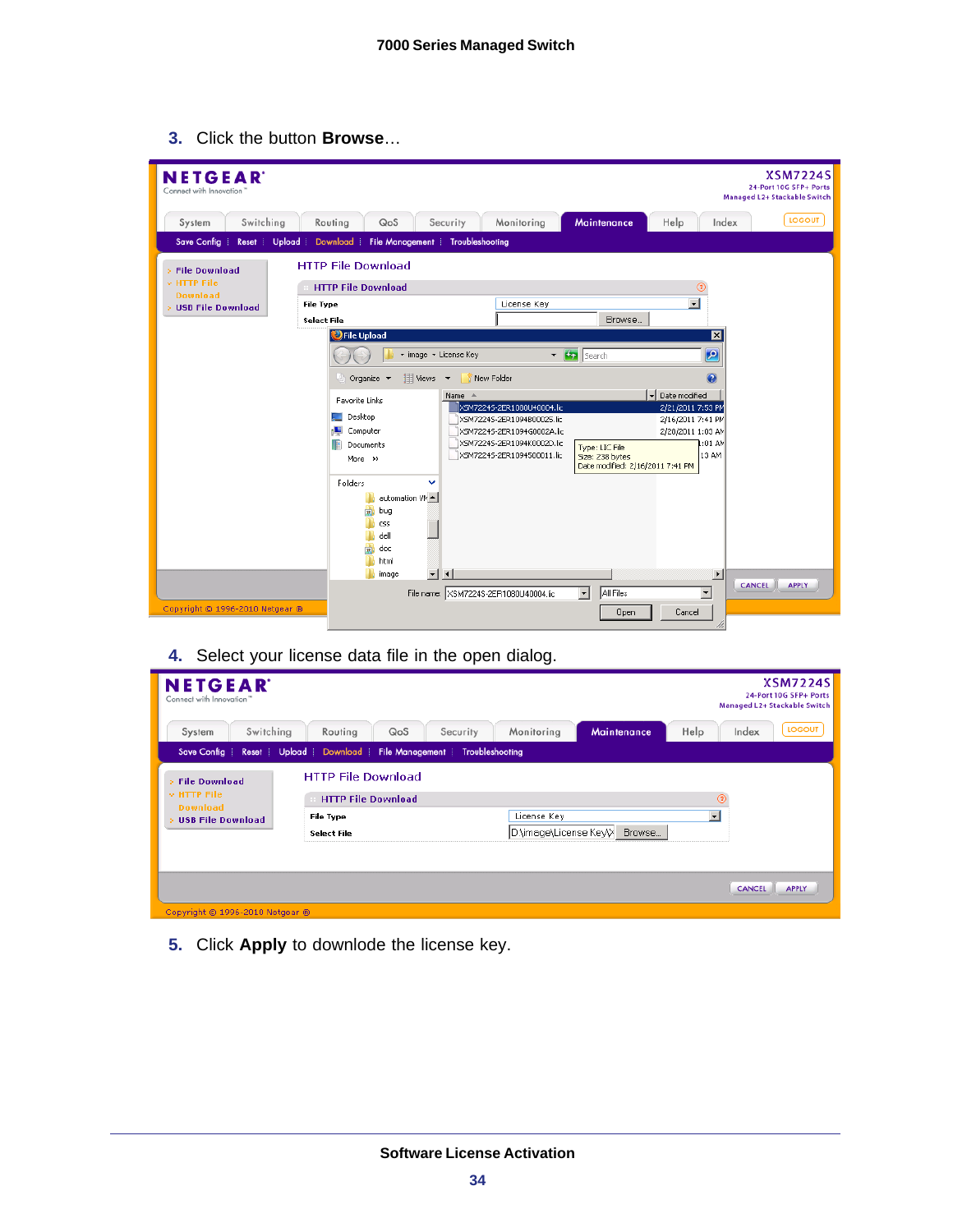**10.** After the file is successfully downloaded, reboot the switch.

(Switch) #reload Management switch has unsaved changes. Would you like to save them now?  $(y/n)$  y Config file 'startup-config' created successfully . Configuration Saved! Are you sure you want to reload the stack?  $(y/n)$  y

**11.** The switch now has the license software enabled.